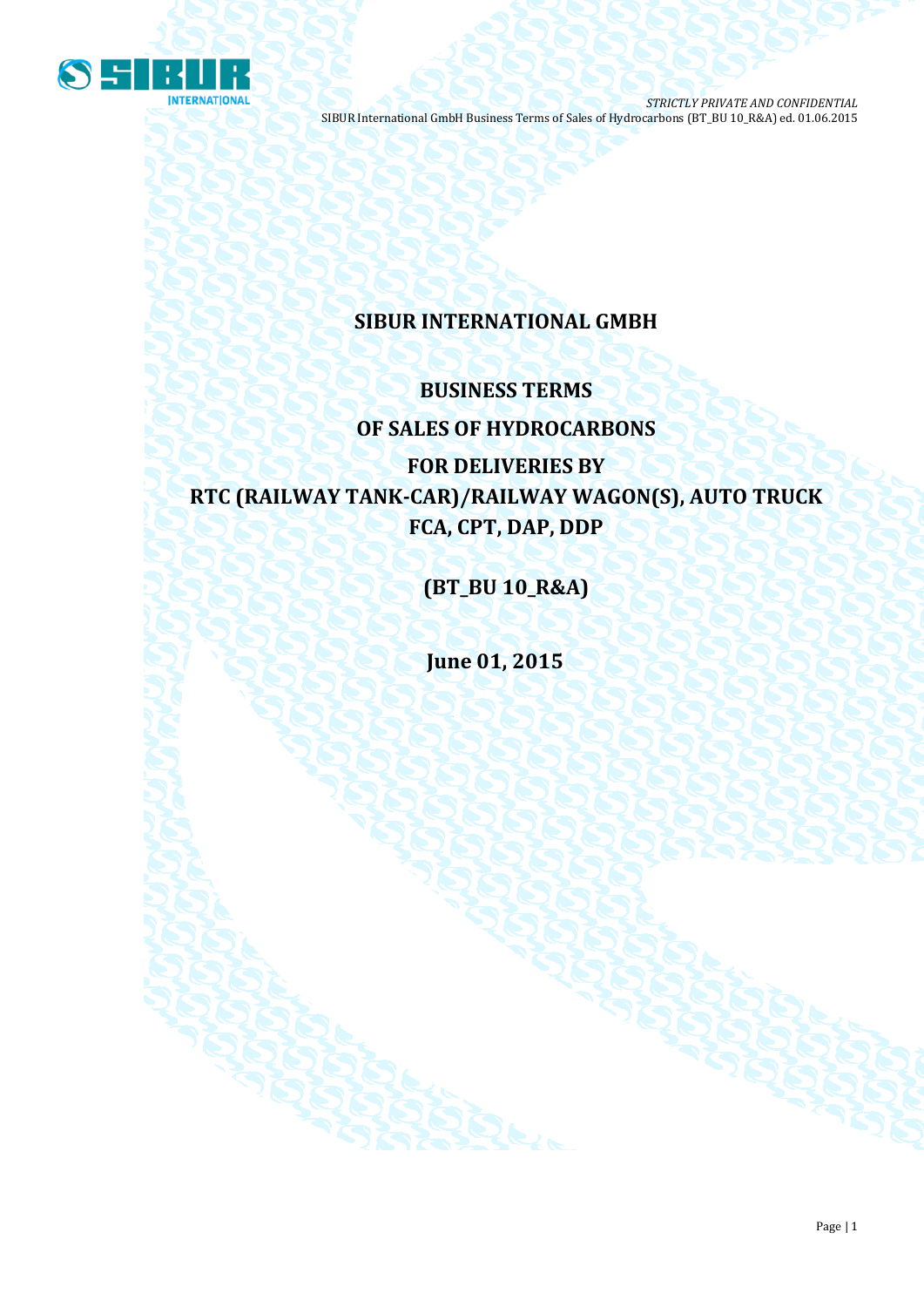

# **CONTENTS**

**INTRODUCTORY PROVISIONS 3** 

**PARAGRAPH I Goods** 3

**PARAGRAPH II**  $\mathbf{Quality}$   $\begin{pmatrix} 1 & 3 \end{pmatrix}$ 

**PARAGRAPH III Quantity** 4

**PARAGRAPH IV Delivery basis** 6

**PARAGRAPH V Transportation** 11

**PARAGRAPH VI** Shipment period **14** 20 8 14 2 2 2 2 3 2 2 3 2 2 3 2 14

**PARAGRAPH VII Laytime** 15

**PARAGRAPH VIII Demurrage** 16

**PARAGRAPH IX Price** 16

**PARAGRAPH X Payment terms** 17

**PARAGRAPH XI Responsibilities of the parties** 20

**PARAGRAPH XII Duration** 21 21

**ANNEX 1 Contract template** 23 **ANNEX 2 Guarantee template** 24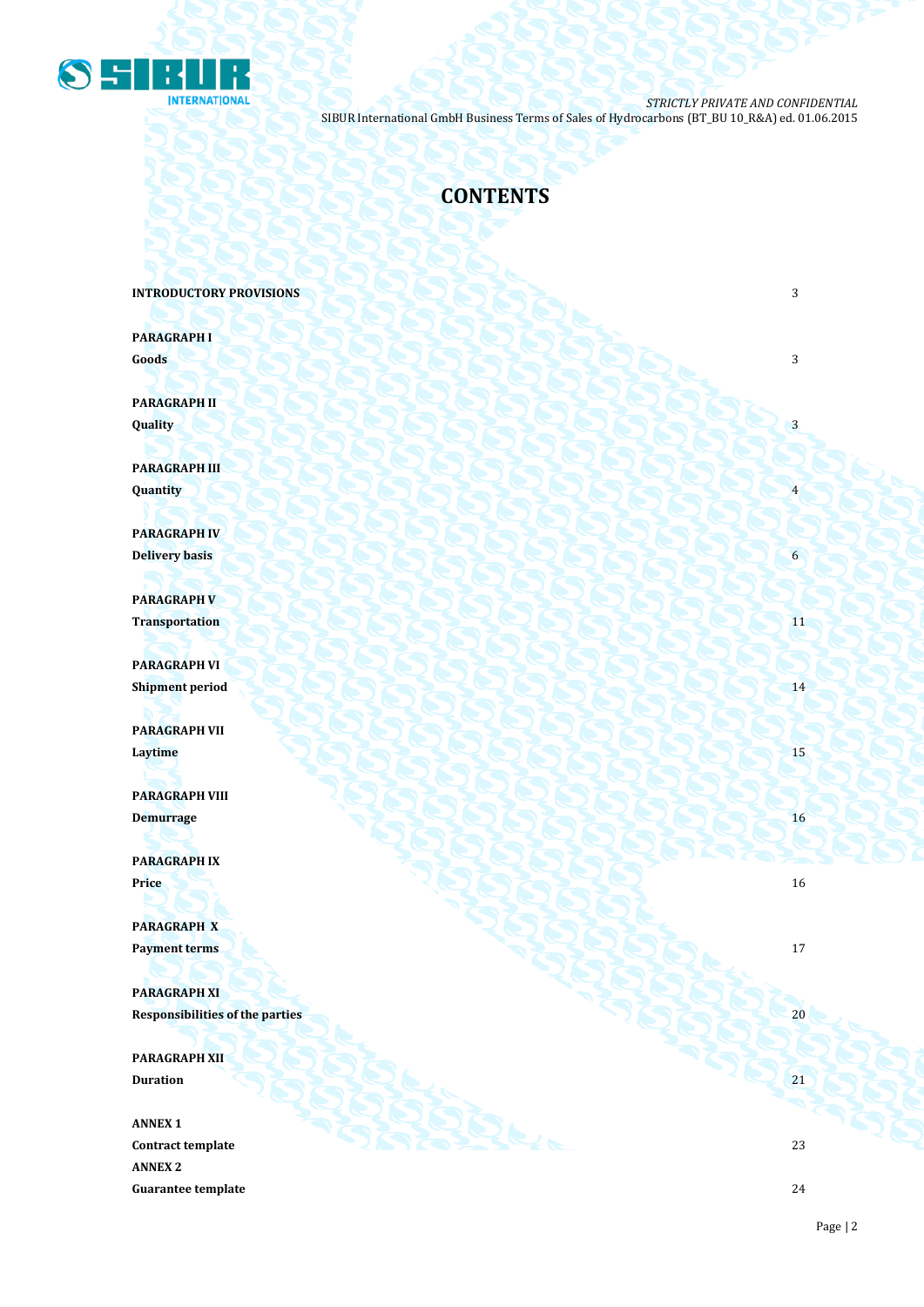

## **INTRODUCTORY PROVISIONS**

- **A.** These Business Terms ("Business Terms") shall apply to all agreements for sale of goods ("Contract") executed by and between SIBUR International GmbH ("Sibur") and Buyer that incorporate these Business Terms by reference. The version of these Business Terms published by Sibur (whether delivered by Sibur to Buyer before or upon the entry into the Contract or, if not so delivered, then as published on the website [http://www.sibur-int.com\)](http://www.sibur-int.com/) as of the date when the Contract takes effect shall apply to the relevant Contract. The Business Terms may be amended, revised, restated or supplemented by Sibur from time to time.
- **B.** These Business Terms are accompanied and supplemented by the General Conditions of SIBUR International GmbH for sales of petrochemicals and hydrocarbons ("General Conditions"). The version of the General Conditions published by Sibur (whether delivered by Sibur to the Buyer before or upon the entry into the Contract or, if not so delivered, then as published on the website [http://www.sibur-int.com\)](http://www.sibur-int.com/) as of the date when the Contract takes effect shall apply to the relevant Contract. The Parties agree that the General Conditions are incorporated into these Business Terms by reference and that they apply to the Contract.
- **C.** If there is any conflict, ambiguity or inconsistency between General Conditions, the Business Terms the Contract and/or Incoterms, the order of priority of such documents (from highest to lowest) shall be as follows:

1.the Contract;

2.the Business Terms;

3.the General Conditions; and

4.Incoterms

**D.** All terms used, but not defined herein shall have the respective meanings set forth in the Contract and/or the General Conditions, and/or Incoterms.

## **PARAGRAPH I GOODS**

1.1. Seller shall deliver the Goods to Buyer in accordance with the Contract.

# **PARAGRAPH II QUALITY**

- 2.1. The quality of the Goods shall be confirmed by a Certificate of Quality issued by Seller or by the Manufacturer of the Goods, and/or the Inspector's Report (as the case may be).
- 2.2. Buyer upon Seller's prior written request shall send to Seller samples of the Goods for testing. Seller may at its own discretion and at its own expense perform such testing based on the TU and/or ASTM methods or initiate an inspection in accordance with Section 2.3. In the event either Party does not agree with the results of the test(s) made by the Seller in accordance with this Section 2.2, the quality inspection shall be performed by an independent Inspector in accordance with Section 2.3. hereof.
- 2.3. Unless otherwise agreed by the Parties in the Contract, the quality inspection shall be performed at the Place of Shipment (applicable for FCA, CPT), or the Place of Destination (applicable for DAP, DDP) by an Inspector of an internationally recognised inspection company mutually agreed between the Parties and in accordance with the standard practice (i) at the place of the inspection or (ii) of the Inspector if there is no standard practice at the place of inspection.
- 2.4. The inspection results shall be documented in the Inspector's Report and shall be conclusive and binding on the Parties for invoicing purposes and for quality purposes and shall be final and binding for both Parties, except in case of fraud or manifest error.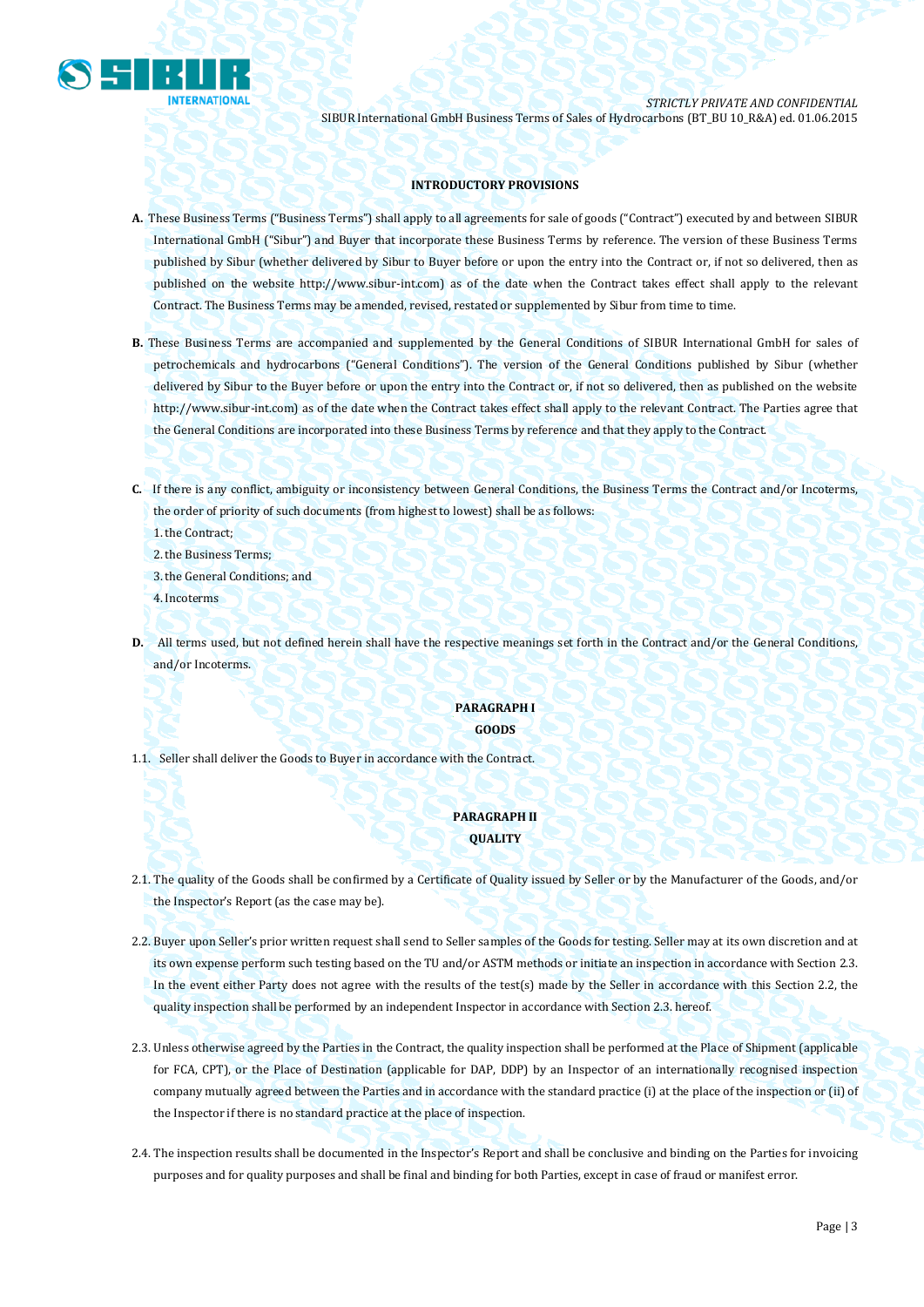

- 2.5. In the event that the quality of the Goods does not conform with the contractual Specification, the Parties shall discuss Buyer's remedies for such non-conforming Goods. The remedies may include, for example, a price adjustment for the Goods. The outcome of the Parties' discussion shall be documented in a written Amendment to the Contract.
- 2.6. The costs of the inspection (under Section 2.3) shall be equally shared between Seller and Buyer. Any other inspections and related services requested by Buyer, shall be performed at Buyer's sole expense.
- 2.7. The Party initiating the inspection shall ensure that the Inspector issues the Inspector's Report to Seller and Buyer as soon as practicable and retains any samples taken for at least ninety (90) Days from the date of inspection.

#### 2.8. **Claims**

Unless otherwise specified in the Contract claims if any on quality of the Goods to be provided by the Buyer to the Seller according to Part II of the General Conditions.

# **PARAGRAPH III QUANTITY**

- 3.1. Unless the Contract provides otherwise, the quantity inspection (if any) shall be determined at the Place of Shipment (applicable for FCA, CPT), or the Place of Destination (applicable for DAP, DDP) by an Inspector of an internationally recognised inspection company mutually agreed by the Parties and in accordance with the standard practice (i) at the place of the inspection or (ii) of the Inspector if there is no standard practice at the place of inspection, . The quantity inspection of liquid Goods shall be as per the volume in a vacuum (unless the Contract explicitly provides for measurement at atmospheric pressure). The Transport Document quantity of the Goods shall be based on the Inspector's Report. The Inspection of the other categories of Goods shall be made upon prior written request of Buyer, Seller shall be notified of the inspection at least seven (7) Days in advance and Buyer shall provide Seller's representative opportunity to be present in order to observe the inspection.
- 3.2. If the Inspector determines that the quantity of the Goods does not conform with the quantity stated in the Transport Document for more than one half of one per cent (0.5 %) (the "Permitted Deviation") the Goods shall be accepted by the value defined by the Inspection with off-loading reports (acts) being issued and signed by such Inspector. The Parties acknowledge and agree that in no event shall Seller be considered to be in breach of its obligations in respect of the delivery of the Goods in the quantity under the Contract and Buyer shall not be entitled to claim any losses, or liquidated damages, or any other claims concerning any quantity deviation within the Permitted Deviation. Buyer shall submit all claims concerning quantity deviation in excess of one half of one per cent (0.5 %) in accordance with Section 3.10 hereof.
- 3.3. Unless the Contract provides otherwise, the Planned Contract Quantity and/or the Planned Monthly Quantity specified (as appropriate) in the Contract, shall be subject to a tolerance of plus/minus ten per cent  $\left(\frac{+}{-10\%}\right)$  at Seller's discretion.
- 3.4. The Actual Contract Quantity and/or Actual Monthly Quantity for the purposes of the Contract shall be equal to the quantity specified in the Transport Document.
- 3.5. The Actual Contract Quantity shall be the basis for determining the Total Goods Value.
- 3.6. The Actual Contract Quantity or the Actual Monthly Quantity (as appropriate) may deviate by not more than ten per cent (10 %) of the Planned Contract Quantity or the Planned Monthly Quantity respectively without giving rise to any right of Buyer to claim that Seller must meet the Planned Contract Quantity or the Planned Monthly Quantity specified in the Contract, and/or take back any surplus quantities to the Planned Contract Quantity or the Planned Monthly Quantity specified in the Contract as appropriate.
- 3.7. If Seller is not able to deliver the Planned Monthly Quantity or the Planned Contract Quantity of the Goods within a relevant period because of a reduction in the Manufacturer's production capacity, Seller shall give Buyer notice of this as soon as reasonably practicable, upon which the Parties shall mutually agree delivery terms for the outstanding quantity of the Goods, and Seller's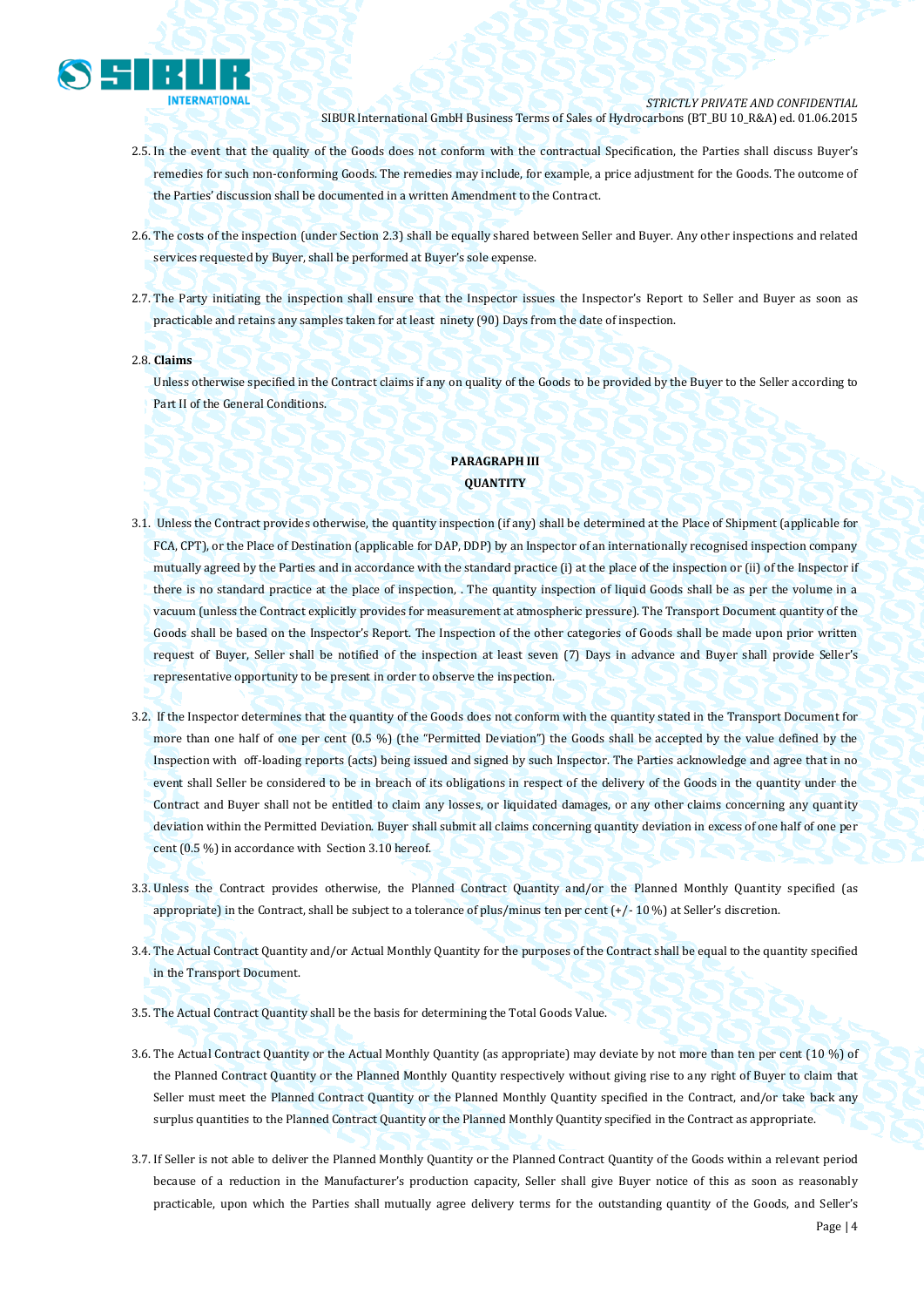

suggestions shall be taken into account. However, Seller shall at no time be required to deliver more Goods than the Manufacturer makes available at the relevant time. The Parties acknowledge that the remedy provided in this Section will be the sole remedy that Buyer will have in the event Seller does not deliver the Planned Monthly Quantity or the Planned Contract Quantity of Goods during any relevant period.

3.8. If Buyer orders less Goods than the Planned Monthly Quantity or the Planned Contract Quantity for a relevant period, Seller at its own discretion may either: (i) agree to deliver the outstanding quantity of the Goods in the next period (the delivery schedule shall be decided by Seller, however, Buyer's suggestions may be taken into account); or (ii) request the payment of ten per cent (10%) of the Price of the outstanding quantity of the Goods as liquidated damages of Seller (the Parties agree that the above amount is genuine pre-estimate of liquidated damages Seller will suffer if Seller delivers the Goods less than the Planned Monthly Quantity or the Planned Contract Quantity. Without prejudice to the above, however, if the amount of actual damages exceeds the above amount, the right of Seller to claim the actual amount of damages shall not be limited). Seller shall notify Buyer the option it chooses to proceed in writing, however, the failure to notify will not evidence the waiver of Seller's rights described above.

#### 3.9. **Deviation from the Planned Amount of the Goods**

a) In case the Actual Contract Quantity or the Actual Monthly Quantity (as the case may be) is in excess of one hundred per cent (100%) but less than or equal to (one hundred and ten per cent (110%) of the Planned Contract Quantity or the Planned Monthly Quantity respectively Buyer shall effect the payment of such outstanding balance within five (5) Days of an appropriate Seller's invoice.

b) In case the Actual Contract Quantity or the Actual Monthly Quantity (as the case may be) is less than one hundred per cent (100%) but in excess of or equal to ninety per cent (90%) of the Planned Contract Quantity or the Planned Monthly Quantity respectively, Seller at its own decision has the option to either: (i) meet the Planned Contract Quantity or the Planned Monthly Quantity (as the case may be) in further Shipments, or (ii) repay to Buyer (pay back, return) the Prepayment paid by Buyer for the Goods not delivered within three (3) Days after the execution of the respective Verification Act (option (ii) is not applicable to post payment of the Goods); or (iii) apply such amount of the Prepayment paid by Buyer for the Goods not delivered to the further Shipments (if applicable). In either event the conditions set forth in this Section shall be Buyer's sole and exclusive remedy for such Shipment, howsoever caused, always excepting fraud, and the Seller shall have no other liability to Buyer whatsoever.

c) In the event that the Actual Contract Quantity or the Actual Monthly Quantity (as the case may be) is in excess of one hundred and ten per cent (110%) of the Planned Contract Quantity or the Planned Monthly Quantity respectively, Buyer at its own option shall have the right to either: (i) return any quantity in excess of one hundred and ten per cent (110%) of the Planned Contract Quantity or the Planned Monthly Quantity respectively to Seller at Seller's expense, or (ii) to retain any Goods quantity in excess of one hundred and ten per cent (110%) of the Planned Contract Quantity or the Planned Monthly Quantity respectively upon its agreement to pay the Price for the entire quantity taken provided that any of such Buyer's decisions shall be made within 1 (one) Day after Delivery Date of the respective Goods. The payment for such Goods shall be made by the Buyer within five (5) Days after Seller's invoice date.

d) In the event that the Actual Contract Quantity or the Actual Monthly Quantity (as the case may be) is less than ninety per cent (90%) of the Planned Contract Quantity or the Planned Monthly Quantity respectively, Buyer has the right to require Seller to pay to Buyer direct losses incurred by Buyer in connection with the event where Actual Contract Quantity or the Actual Monthly Quantity (as the case may be) is less than ninety per cent (90%) of the Planned Contract Quantity or the Planned Monthly Quantity respectively, provided that such direct losses are evidenced by the sufficient documents; such payment shall be made within seven (7) Days after the execution of the respective Verification Act by the Parties. It is expressly mutually agreed and acknowledged by the Parties that in any case maximum amount of the direct losses may not exceed ten per cent (10%) of the Price of the Goods which were not delivered. Subject to all other conditions hereof, where Seller is exempt from any liability (responsibility), in either event Buyer's rights set forth in this Section shall be Buyer's sole and exclusive remedy for such short delivery, howsoever caused, always excepting fraud, and Seller shall have no other liability to Buyer whatsoever.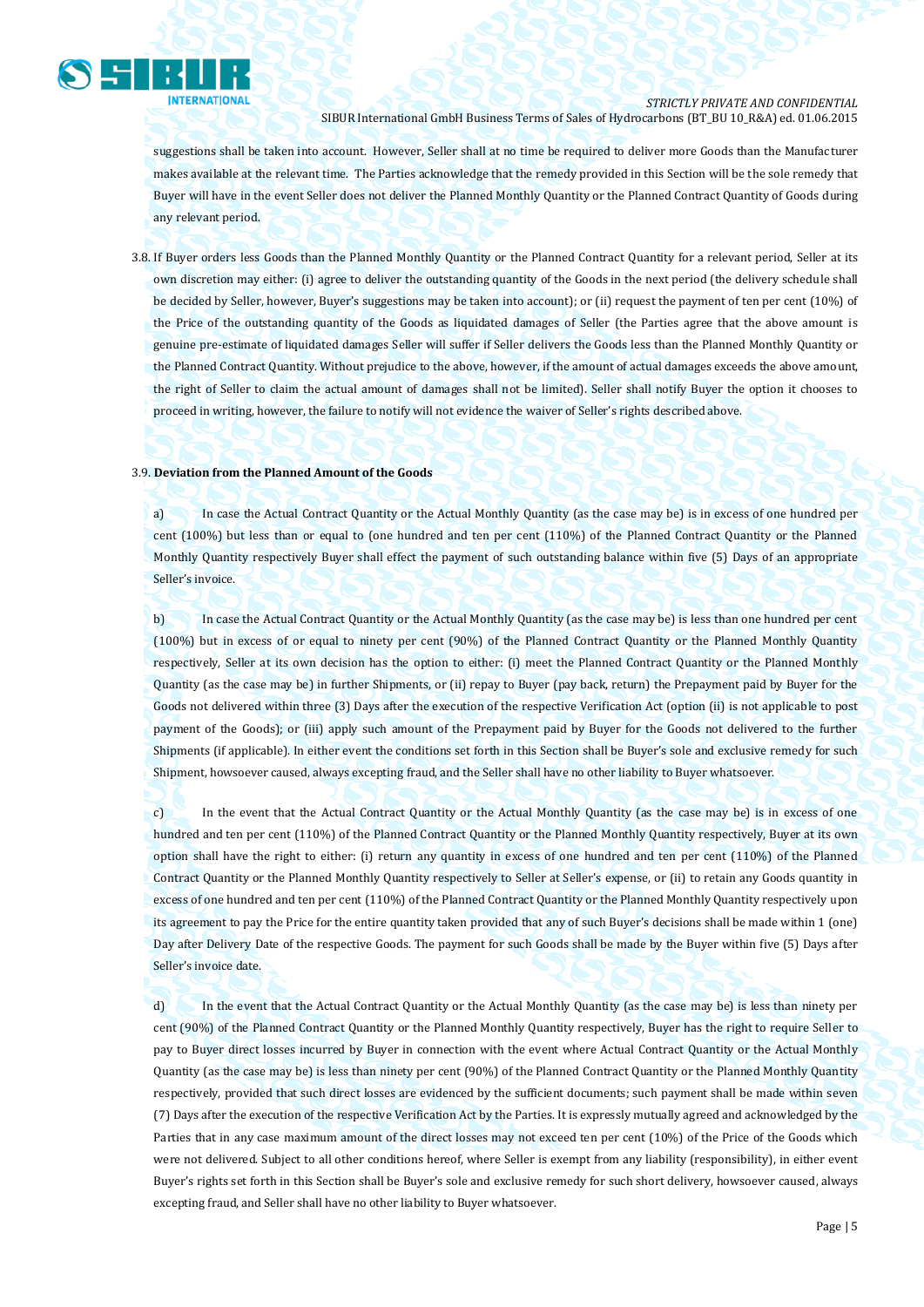

e) In the event that the Actual Contract Quantity or the Actual Monthly Quantity (as the case may be) is in excess of one hundred and ten per cent (110%) of the Planned Contract Quantity or the Planned Monthly Quantity respectively and Buyer fails to state its intention to return excess the Goods within the period specified above, Buyer will be deemed irrevocably to have retained the excess the Goods and will accordingly pay for the excess the Goods retained within five (5) Days after Seller's invoice.

f) In the event that the Actual Contract Quantity or the Actual Monthly Quantity (as the case may be) is less than ninety per cent (90%) of the Planned Contract Quantity or the Planned Monthly Quantity respectively and Buyer fails to state request to compensate within ten (10) Days after the Delivery Date, Buyer will be deemed irrevocably agreed with Seller's obligation to meet the Planned Contract Quantity or the Planned Monthly Quantity respectively (as the case may be) in further deliveries.

#### 3.10. **Claims.**

Unless otherwise specified in the Contract claims if any on quantity of the Goods to be provided by the Buyer to the Seller according to Part II of the General Conditions.

# **PARAGRAPH IV DELIVERY BASIS**

#### 4.1. **General Delivery Terms**

Seller shall use its reasonable endeavours to dispatch the Goods on the definite date or in any Day within the Shipment period between the dates (as the case may be), as specified in the Contract, but the time of dispatch shall not be of the essence. Seller shall notify Buyer immediately if the time of dispatch for the Goods cannot be met; in such a case the Parties shall re-schedule in good faith.

#### 4.2. **Transfer of risk and title**

The risk of and title to the Goods shall transfer from Seller to Buyer at the Delivery Date, unless otherwise provided in the Contract. The Parties agree that the transfer of risk of loss or damage, and title to, the Goods is not conditional upon delivery of the Transport Document or any other documentation. Neither the time, method, nor the place of payment, method of transportation, form of Transport Document, manner of consignment nor place of acceptance of the Goods shall alter the foregoing.

#### 4.3. **Seller's right to refuse**

Seller may refuse to deliver the Goods at any time if:

a) delivery under an intended or customary route to the Place of Destination becomes impracticable for any reason whatsoever beyond Seller's control;

b) the cost of delivery to the Place of Destination (including Taxes) and/or insurance, if applicable, has significantly increased (more than by twenty per cent. (20%) within one (1) month), which at the time of entry into the Contract could not have been reasonably foreseen by Seller ; and/or

c) importation of the Goods at the Place of Destination is prohibited under the laws of the country in which such the Goods were produced, or by regulations, rules, directives or guidelines applied by the government of that country or any relevant agency thereof; and/or

d) the country, state, territory or region at which the Place of Destination becomes affected by Sanctions.

e) Should Seller agree to undertake or complete the delivery under an alternative route or at an alternative Place of Destination nominated by Buyer and accepted by Seller (which acceptance shall not be unreasonably withheld), or under changed circumstances as the case may be, Buyer shall reimburse Seller for any additional costs and/or expenses incurred by Seller.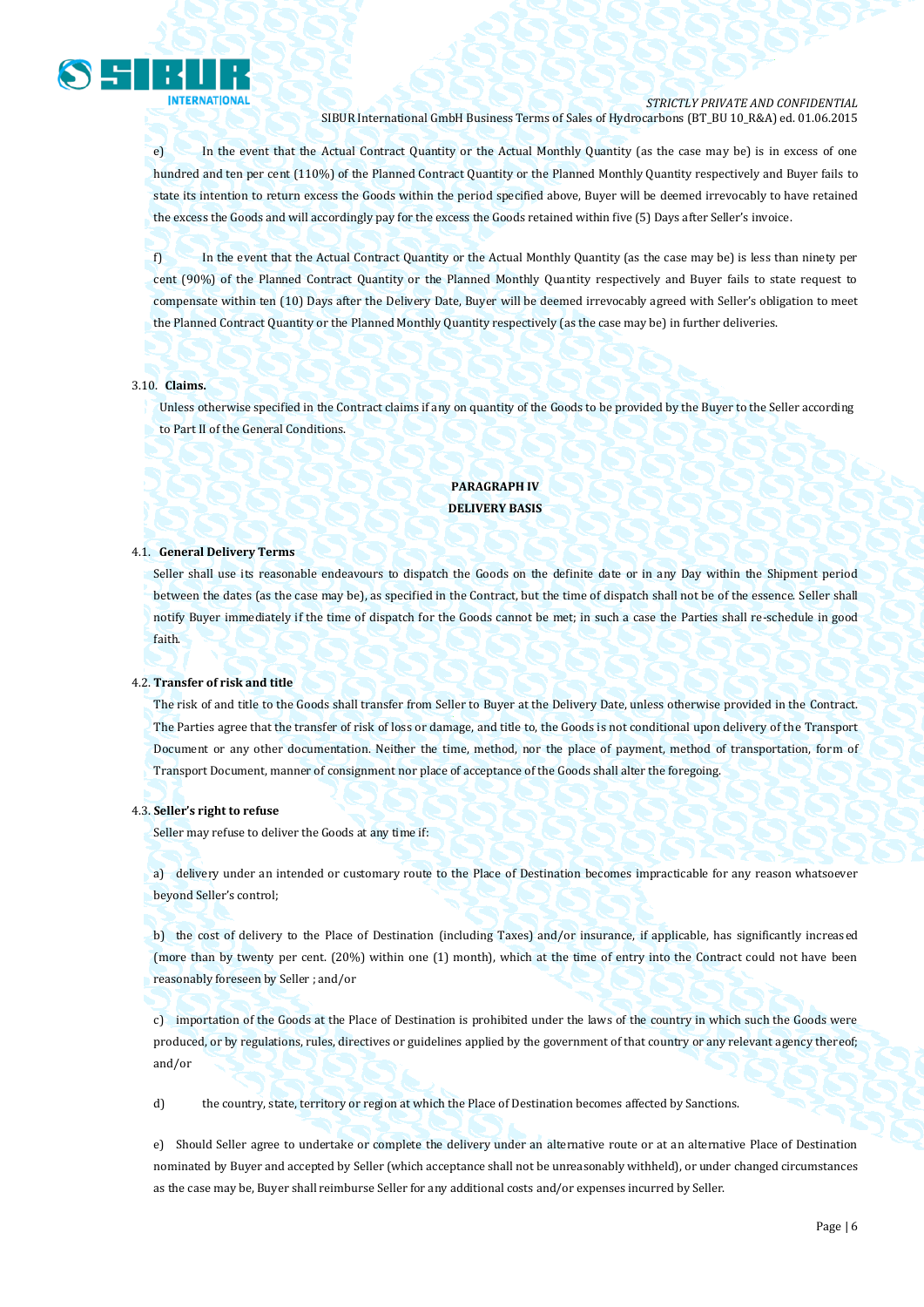

## 4.4. **Customs formalities**

a) If the Goods shall be exported from the customs territory of the Russian Federation, Buyer shall ensure the departure of the Goods from the territory of the Russian Federation within ninety (90) Days from the date when the customs procedures for export are completed on the territory of the Russian Federation (date of the stamp "Clearance allowed" in CCD) and at Seller's request provide Seller by e-mail or fax with copies of the Transport Document with legible notes made by the destination railway station and/or CMR with legible notes of border crossing.

b) If Buyer does not comply with this Section 6.4 Buyer shall pay Seller liquidated damages amounting to twenty-two and one-half per cent. (22.5%) of the Total Goods Value.

c) The Parties expressly agree that the liquidated damages provided in subsection 4.4 (b) above reflect a good-faith estimate of Seller's losses in the event if the documents required under subsection 4.4 (a) are not provided to Seller within the specified period.

#### 4.5. **FCA**

#### *This Section 4.5 applies to Contract providing FCA as delivery basis.*

#### 4.5.1. Delivery Date

The Delivery Date shall be the moment when:

i. the Seller's Truck(s), loaded with the Goods, arrive(s) to the Place of Destination (or as close as possible to the Place of Destination if access to the Place of Destination is restricted) and stand ready for unloading by Buyer's representative or the Carrier; or

ii. the Seller's RTC/Railway wagon(s), loaded with the Goods, arrive(s) at the Place of Shipment (or as close as possible to the Place of Shipment if access to the Place of Shipment is restricted) and the Notice of Arrival ("NOA") is given to the Carrier or the Buyer's representative at the place of unloading.

iii. the Goods have been loaded at the Place of Shipment on the means of Transport provided by the Carrier nominated by the Buyer – if the delivery is at the Manufacturer or warehouse or storehouse.

# 4.5.2. Delivery Terms

a. The unloading of the Goods is Buyer's sole responsibility and shall not prejudice completed delivery of the Goods by Seller, except for if delivery is at the Manufacturer or warehouse or storehouse in which case the loading of the Goods shall be Seller's responsibility and risk.

b. Buyer provides Seller with full and timely information about the Place of Destination and the Carrier, including any special location access instructions and all contact information of the Carrier. Such information shall be provided to Seller via e-mail, facsimile or by other means agreed upon by the Parties, at least five (5) Business Days prior to the approximate date of dispatch of the relevant Shipment by Seller. Such information can be changed by the Buyer through written notification to the Seller and no later than 1 (one) Business Day before such date of dispatch of the Shipment.

The information shall include:

- i. the name of the Carrier (person or entity);
- ii. documentation evidencing the Carrier's rights to accept and carry the Goods (should be presented by the Carrier at the Place of Destination);
- iii. the identity, location and address of the Place of Destination with instructions for access to the Place of Destination; and
- iv. any other information requested by Seller.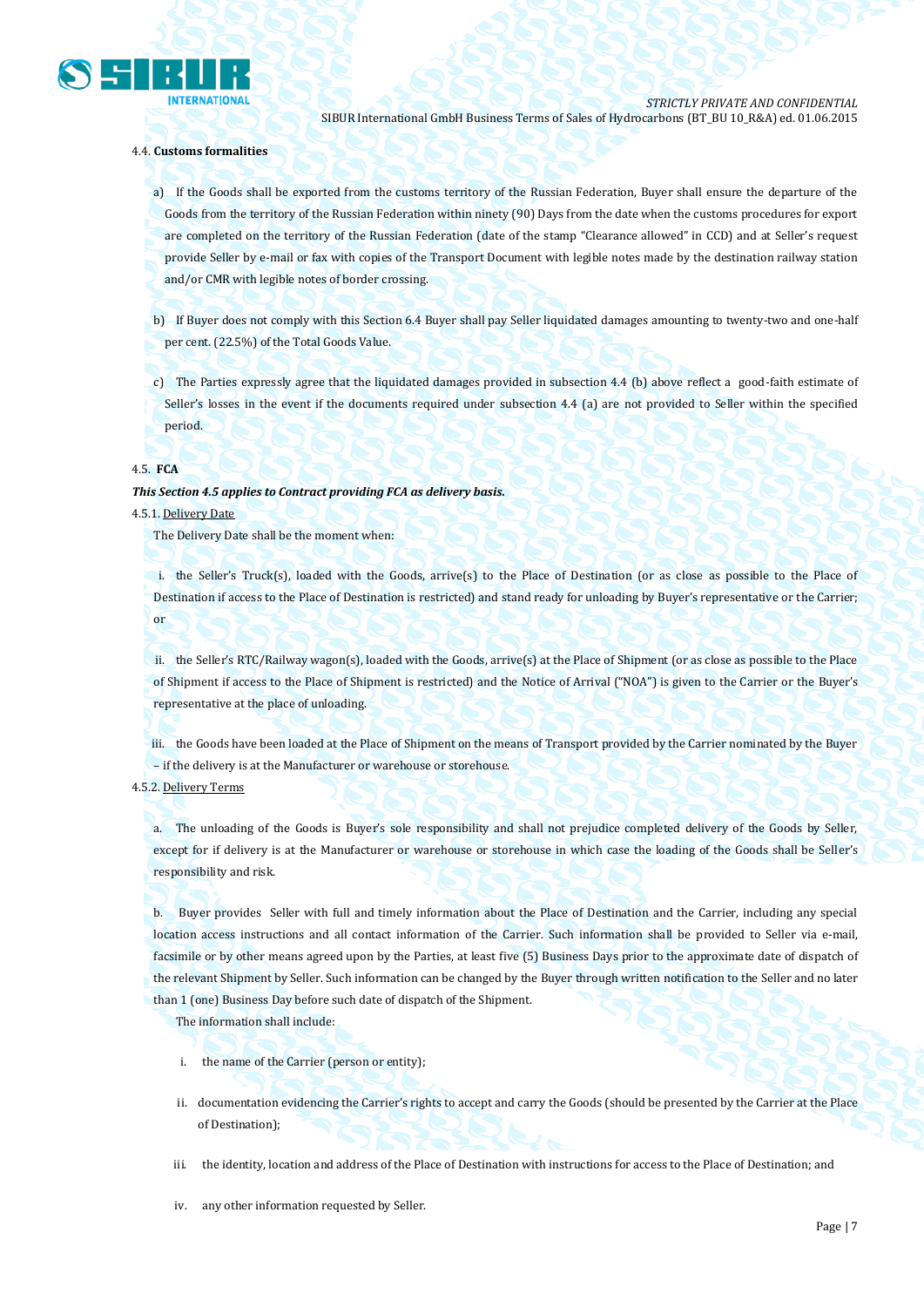

Should the Buyer fail to timely submit the named information, the Seller is not required to initiate the transportation and delivery of the Goods, which will not constitute a waiver of the Buyer's breach of the Contract. Any delays in delivery of the Goods which result from inaccuracies of provided information will be on the account of the Buyer and shall not be viewed as breach of the Contract by the Seller.

c. The Parties shall obtain any licences, permits and documents which are necessary for successful import and export clearance of the Goods.

d. Seller shall timely obtain export permits.

e. Buyer shall timely obtain import permits

f. All delays due to absence of custom clearance shall be at the expense of the Party in Default.

#### 4.5.3 Taxes prior to delivery

All taxes, customs and other duties and fees incurred as a result of the conclusion and execution of the Contract which are levied on the Goods prior to delivery or required for the dispatch of the Goods outside the customs territory of the Russian Federation will be paid by Seller.

4.5.4 Taxes after delivery

Unless otherwise expressly agreed by the Parties in the Contract, Buyer shall pay all taxes, customs and other duties and fees incurred as a result of or in connection with the conclusion and execution of the Contract if any, after delivery.

#### 4.6 CPT

## *This Section 4.6 shall apply to Contracts providing CPT as delivery basis.*

4.6.1 Delivery Date

i. The Delivery Date shall mean the date when the Goods are loaded in Seller's Truck(s) to be dispatched to the Place of Destination named by the Buyer, which date is stated in the stamp of the CMR at the Place of Shipment.

ii. in RTC / Railway wagon(s) to be dispatched to the Place of Destination named by Buyer which date is stated in the stamp of the Railway bill at the Place of Shipment.

4.6.2 Delivery terms

i. Discharging and unloading of the Goods at the Place of Destination is Buyer's sole responsibility and shall not prejudice completed delivery of the Goods by Seller.

ii. Buyer shall provide Seller with full and timely information about the Place of Destination, including any special location access instructions. Buyer shall provide such information to Seller via facsimile or by other means agreed upon by the Parties, at least five (5) Business Days prior to the approximate date of dispatch of the relevant Shipment by Seller.

The information must include:

i. the identity, location and full address of the Place of Destination, with instructions for access to the Place of Destination;

ii. all instructions regarding customary documentation which may be required at the Place of Destination (if any); and

iii. any other information requested by Seller.

Should Buyer fail to timely submit such information, Seller shall not be required to initiate the transportation and delivery of the Goods, which will not constitute a waiver of Buyer's breach of Contract. Any delays in delivery of the Goods which result from inaccuracies of information provided are deemed to be the sole fault of Buyer.

4.6.3 Licenses and clearances

i. The Parties shall obtain any licences, permits and documents which are necessary for successful import and export clearance of the Goods.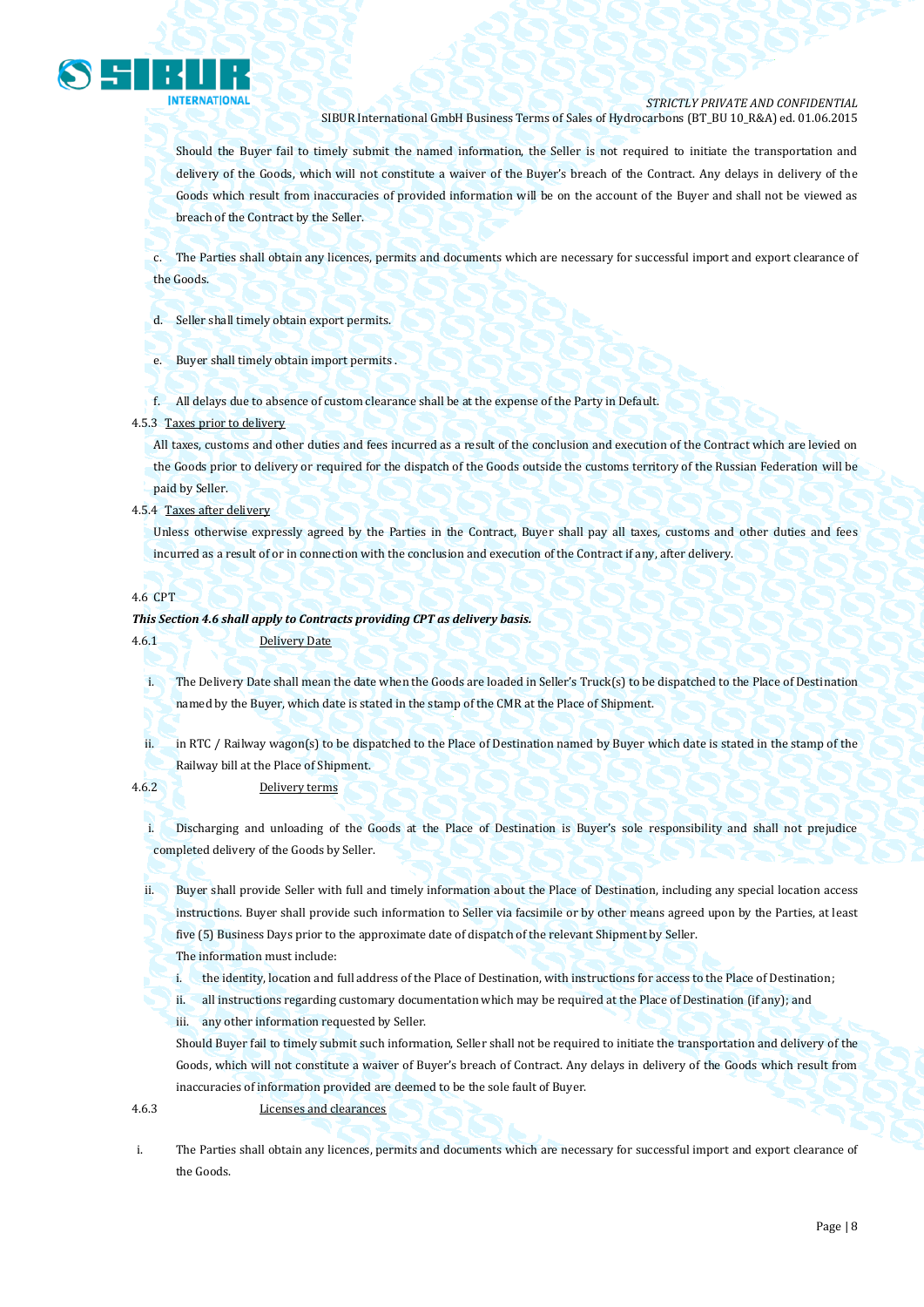

- ii. Seller shall timely obtain export permits .
- iii. Buyer shall timely obtain import permits.
- iv. All delays due to absence of custom clearance shall be at the expense of the Party in Default.
- 4.6.4 Taxes prior to delivery

All taxes, customs and other duties and fees incurred as a result of entry into the Contract which are levied on the Goods prior to delivery or required for the dispatch of the Goods outside the customs territory of the Russian Federation will be paid by Seller.

## 4.6.5. Taxes after delivery

Unless otherwise expressly agreed by the Parties in the Contract, all taxes, customs and other duties and fees incurred as a result of or in connection with the conclusion and execution of the Contract if any, after delivery will be paid by Buyer.

## 4.7. **DAP**

## *This Section 4.7 shall apply to Contracts providing DAP as delivery basis.*

**4.7.1** Delivery Date

- a) Delivery Date shall mean the moment when the Goods arrive at the Place of Destination ready for unloading.
- b) The time of the Goods' arrival shall be indicated in the Transport Document. If the Transport Document does not specify the exact time of the Goods' arrival, it is presumed that the Goods are ready for unloading:
	- i. for the delivery by railroad (RTC/Railway wagon(s)) as of the scheduled time of arrival of the relevant train (unless the moment is specified in Seller's/Carrier's notice to Buyer); and

ii. for the delivery by road (Truck(s)) – as of the moment of the Goods arrival specified in Seller's/Carrier's notice to Buyer.

- c) If Buyer has any claims regarding the actual time of the Goods' arrival, Buyer must notify Seller within two (2) Days following the respective delivery, otherwise Buyer is deemed to have waived all objections as regards the arrival time to the fullest extent allowed under applicable Law.
- 4.7.2 Delivery terms

The Goods shall be unloaded at the Place of Destination at the Buyer's risk and expense. If the unloading is included in the price of the transportation under the agreement executed by and between Seller and the Carrier, Seller may nevertheless invoice Buyer relevant unloading expenses.

4.7.3 Licences and clearances

Seller and Buyer shall provide each other with reasonable support in acquisition of all appropriate export and import licences and clearances; provided that the other Party shall reimburse all and any costs and expenses arising out of and/or in connection with such support.

4.7.4 Import Taxes and customs requirements

a) Buyer shall pay and be responsible for all taxes, customs and other duties and fees incurred as a result of entry intothe Contract which are levied on the Goods in the country of delivery.

b) If the Buyer fails to pay or perform the above when due, the risk shall pass to the Buyer as of the date when such taxes, customs and other duties and fees are due. If the Buyer delays the fulfilment of its obligations under this Section for more than two (2) Days, the Seller is entitled, but not obliged: (i) to make any relevant payments on its own; or (ii) if the Goods are not released in the country of delivery, to place the Goods in the customs warehouse (in which case the moment of placing the Goods shall be the Delivery Date, any further costs will be at the Buyer's expense).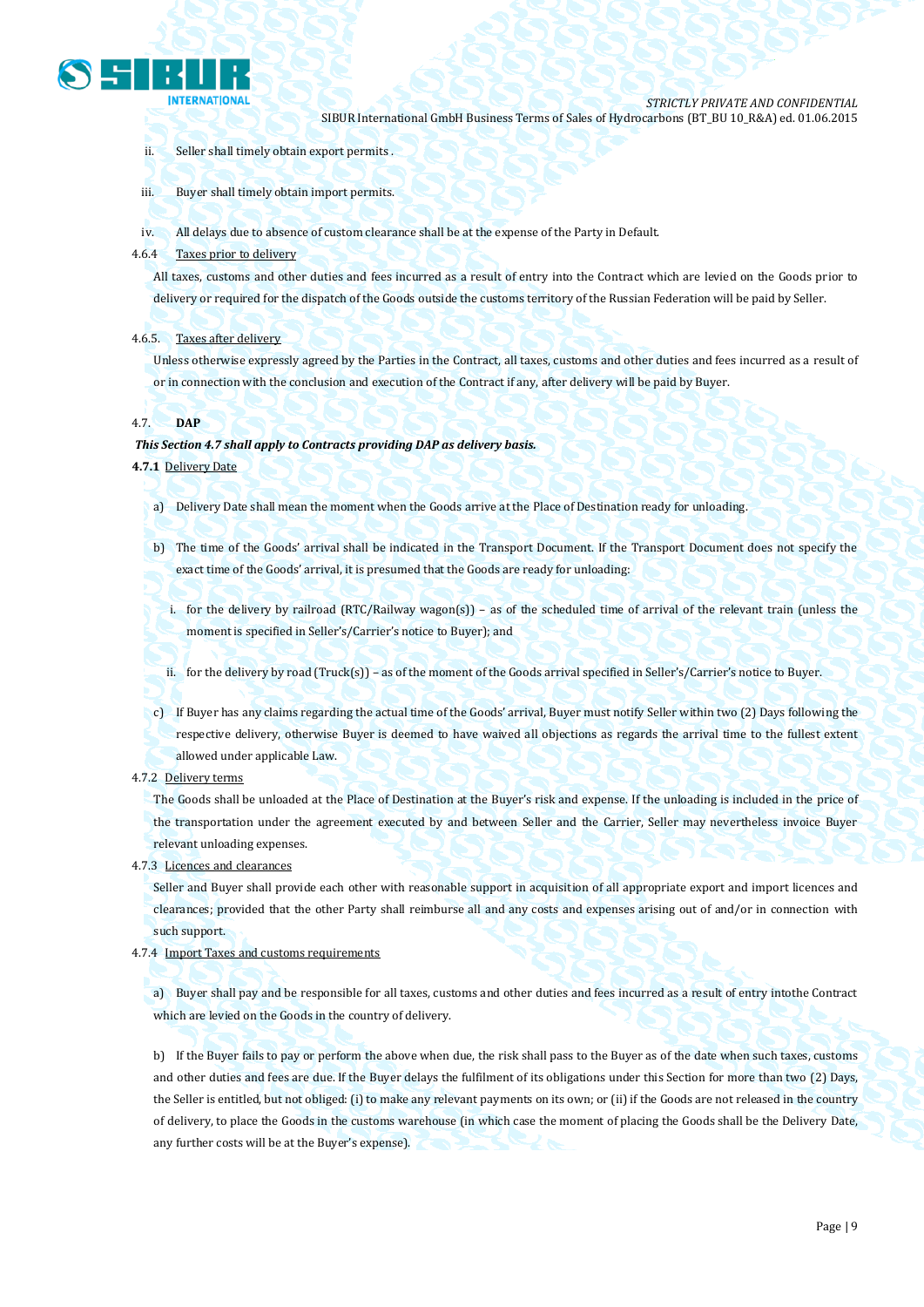

c) Seller's rights under this subsection 4.7.4 shall be without prejudice to the Seller's other rights under the Contract and/or applicable Law. In addition, Buyer shall indemnify Seller for all costs, losses and damages, including, but not limited to, demurrage and/or detention incurred by Seller as a result of Buyer's any breach of obligations under this Section.

## 4.8. **DDP**

*This Section 4.8 shall apply to Contracts providing DDP as delivery basis.*

4.8.1 Delivery Date

- a) Delivery Date shall mean the moment of the Goods' arrival at the Place of Destination ready for unloading.
- b) The time of the Goods' arrival shall be indicated in the Transport Document. If the Transport Document does not specify the exact time of the Goods' arrival, the Goods shall be deemed to have arrived for unloading:
	- i. for the delivery by railroad (RTC/ Railway wagon(s)) as of the scheduled time of arrival for a relevant train (unless the moment is specified in Seller's/Carrier's notice to Buyer); and
	- ii. for the delivery by road (Truck(s)) as of the moment of the Goods arrival specified in Seller's/Carrier's notice to Buyer.

c) If Buyer has any claims regarding the actual time of the Goods' arrival, Buyer must notify Seller within two (2) Days following the respective delivery, otherwise Buyer is deemed to have waived all objections as regards the arrival time to the fullest extent allowed under applicable Law.

4.8.2 Delivery Terms

a) The unloading of the Goods at the Place of Destination shall be at Buyer's risk and expense, unless the expenses are attributed to Seller in the Contract.

b) If any licences, clearances and other customs requirements or Taxes in the country of import could be performed, arranged or paid only by Buyer or on Buyer's side, Buyer shall (i) inform Seller accordingly; and (ii) perform, arrange and pay the same in due time. Seller shall compensate Buyer for documented direct expenses in relation thereto, provided that Buyer furnishes Seller with primary accounting documents substantiating Buyer's costs such as acts, invoices, reports, etc. If Buyer fails to perform under this Section, any adverse consequences for Seller, Carrier and/or the Goods, including (i) delayed delivery and (ii) any related penalties, fines, Taxes, costs, expenses will be at Buyer's cost and risk. Buyer shall indemnify Seller for all costs, losses and damages, including, but not limited to, demurrage and/or detention incurred by Seller as a result thereof.

4.8.3 VAT

a) If Buyer is a company registered in the EU, Buyer shall provide Seller with its VAT Identification Number as of the Effective Date of the Contract.

b) If:

i. Buyer is a company registered in the EU;

ii. Buyer wishes to receive a VAT-exempt invoice; or

iii. Buyer purchases the Goods from Seller on the DDP basis at the Place of Destination in a certain country, picks up the Goods itself and moves the Goods out of such country;

Buyer shall within two (2) weeks from the Delivery Date provide Seller with copies of the Transport Document, confirming that the Goods have been taken out of the country where they have been purchased.

If the Transport Document (referred to in Section 5.1) is not provided on time, Seller shall have the right to issue a credit note to the original VAT-exempt invoice and issue a new invoice, increased by the amount of VAT to be paid by Buyer, within seven (7) Days after the date of the invoice.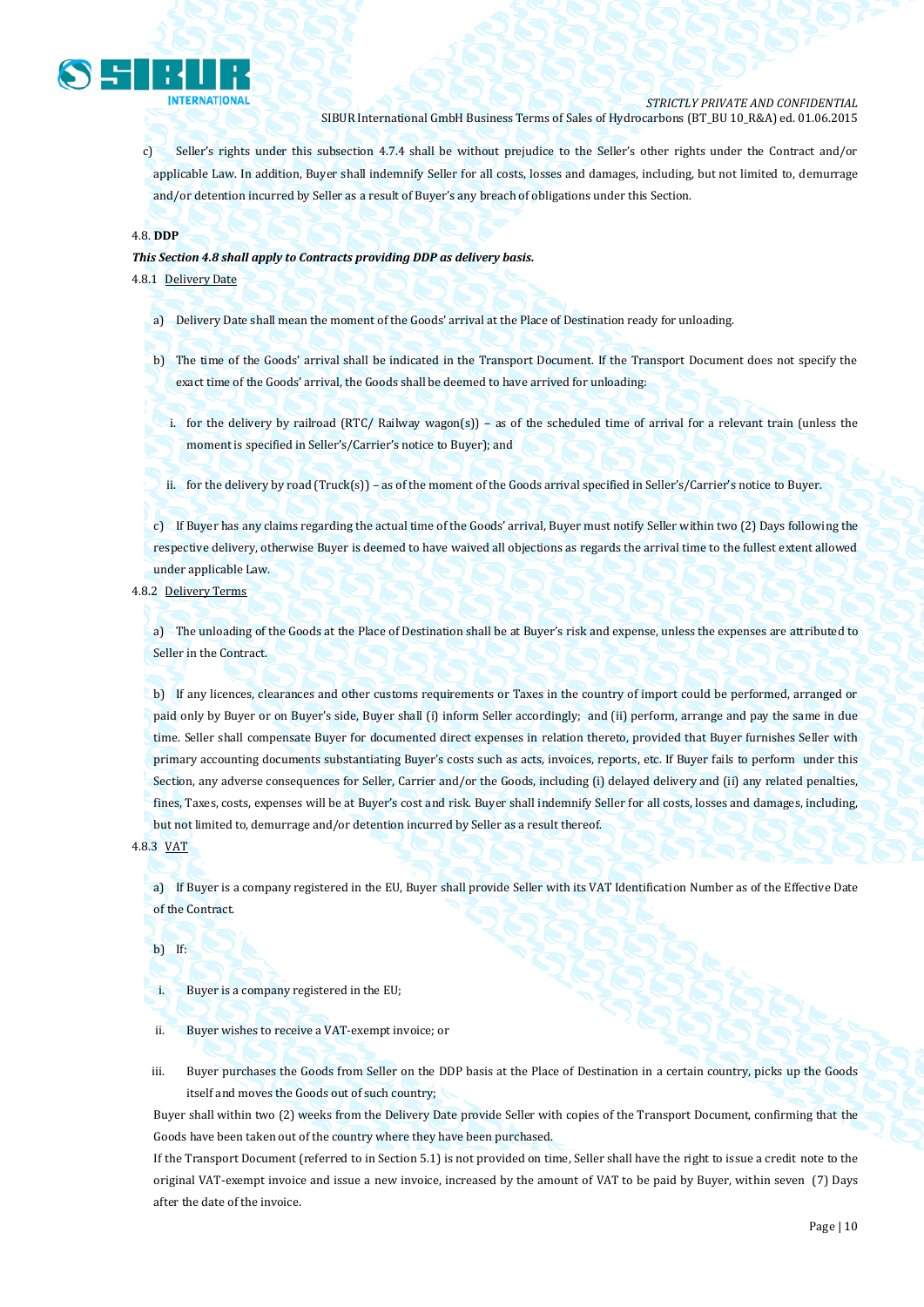

# **PARAGRAPH V TRANSPORTATION**

#### 5.1. **General conditions of transportation**

- a) The Transport Document hereunder and the Contract shall be:
	- Railway bill (or "RWB" or "Rail way bill" or "CIM consignment note") for delivery by RTC/Railway wagon(s);
	- CMR or TIR (or consignment note) or TIR for delivery by Truck(s).
- b) Delivery of the Goods shall be immediately followed and witnessed by presentation by Seller to Buyer or the Carrier, or Buyer's representative, of a valid Transport Document. Such document shall be signed and marked by Seller and the Carrier at the place of loading and shall be deemed conclusive proof of delivery by Seller.
- c) Buyer warrants that the Place of Destination is (i) reachable by the agreed means of transport and (ii) suitable and equipped, if necessary, for unloading of the Goods.

## 5.2. **Defective RTC/Railway wagon(s) and/or the Truck(s)**

If Buyer (or Buyer's authorised representative, or Buyer's Carrier, or any other party on Buyer's side or for whom Buyer bears responsibility) returns any RTC/Railway wagon(s) and/or the Truck(s) defective, unrepaired, and/or damaged, and/or unclean, and/or not fully unloaded, and/or otherwise unfit for the purposes, which such Truck is usually used for, thne Buyer shall reimburse all and anycosts and expenses of Seller arising out of or in connection with such Defective RTC/Railway wagon(s) and/or the Truck(s).

#### 5.3. **Special conditions of transportation by RTC/railway wagon(s)**

## *This Section 5.3. shall apply Contracts specifying delivery by RTC/Railway wagon(s).*

- 5.3.1. Where Seller expressly or impliedly provides Buyer with a range of dates of dispatch of the Goods within the Shipment period or arrival of RTC / Railway wagon(s) loaded with the Goods, dispatch may be performed on any of the dates provided.
- 5.3.2. No later than three (3) Business Days after dispatch of the Goods by RTC / Railway wagon(s) Seller shall provide by electronic mail or facsimile the Buyer with all information necessary for the unloading of the Goods:
- a) the Contract reference number;
- b) Railway bill reference number(s);
- c) RTC / Railway wagon(s) identification number(s);
- d) description of the Goods and their Railway bill quantity.
- 5.3.3. Buyer may at its own discretion provide the Seller with written instructions for unloading of the Goods by Buyer. In case such information is provided, Seller may undertake to cause his Carrier or his representatives / employees to follow such instructions to the extent practicable, provided that Seller shall be under no obligation to provide such assistance.
- 5.3.4. The Buyer warrants that the railway zone at Place of Destination shall be safe and well suited for delivery of the Goods. The Buyer shall be liable for and shall indemnify Seller in respect of any loss or damage, including but not limited to any liability for damage to the RTC / Railway wagon(s), surroundings, environment and people, additional costs or expenses arising out of and in relation to any failure of Buyer to nominate a safe railway zone at Place of Destination.
- 5.3.5. Notice of Arrival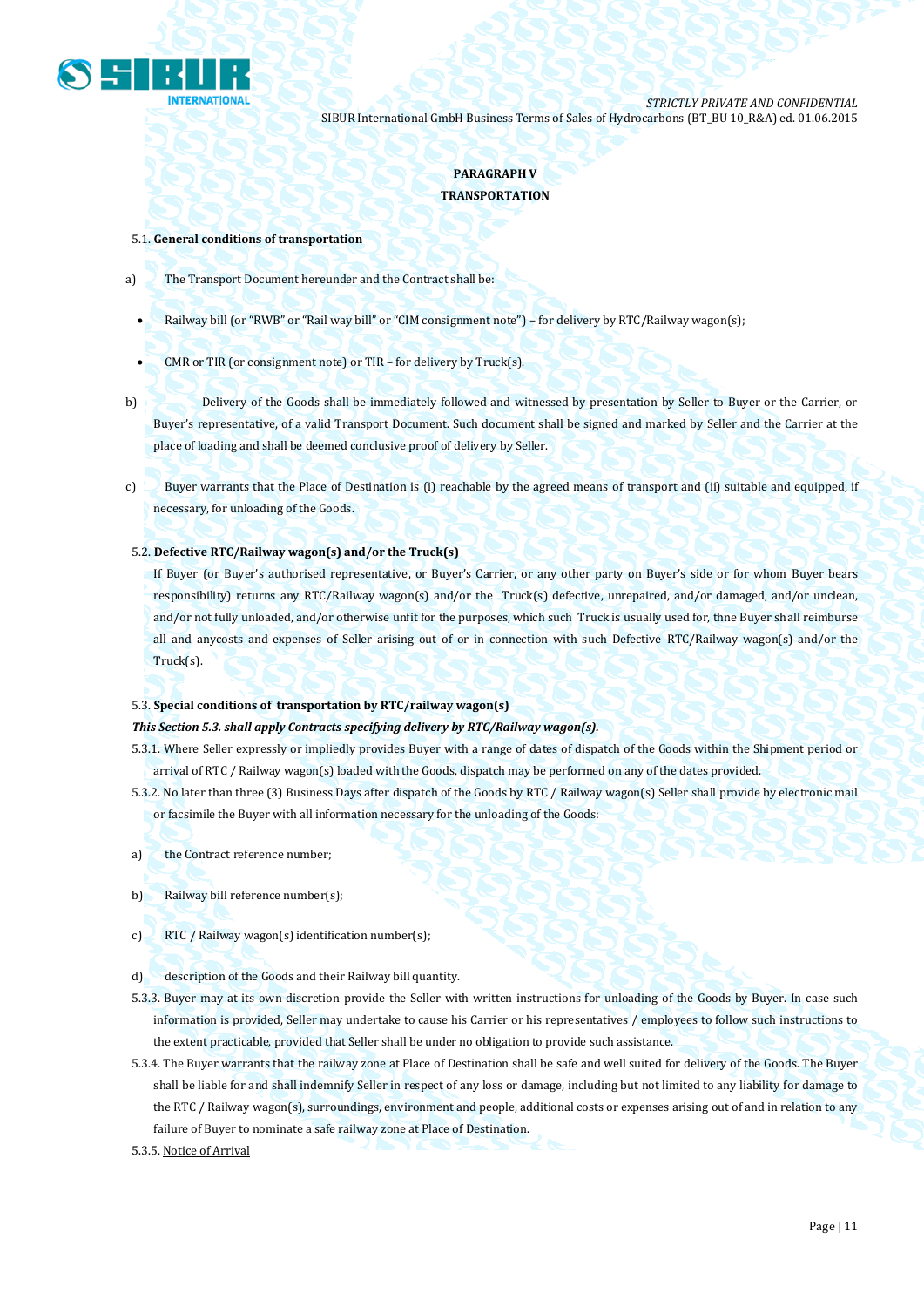

- a) Buyer shall obtain the Notice of Arrival of the Goods at the Place of Destination station ("NOA") from the railway station's authorised authorities using Buyer's available contact information in accordance with customary rules at the railway station.
- b) Buyer shall ensure the Carrier's timely presence at the Place of Destination at the Delivery Date for unloading of the Goods.
- c) Carrier's absence at the Place of Destination shall be without prejudice to Seller's successful delivery of the Goods for the purpose of the Contract.
- 5.3.6. Railway transportation agreement conditions
- a) Seller may arrange transportation in accordance with the railway transportation agreement, executed by and between Seller and the Carrier. Without prejudice to the generality of the foregoing, such conditions shall be deemed to include the provision that where, at any time:
	- i. importation of the Goods at the unloading railway zone is prohibited under the laws of the country in which such Goods were produced, or by regulations, rules, directives or guidelines applied by the government of that country or any relevant agency thereof; and/or
	- ii. the country, state, territory or region at which the Place of Destination is located becomes a restricted railway zone, the Goods shall be unloaded at an alternative railway zone nominated by Buyer that is not subject to any such prohibition and that is accepted by Seller (which acceptance shall not be unreasonably withheld).
- b) In the case referred to subsection 5.3.6 (a) above, such alternative railway zone shall be deemed to be the Place of Destination stipulated under the Contract for the relevant Shipment and all extra expenses (if any) involved in the RTC / Railway wagon(s) reaching such alternative Place of Destination shall be for Buyer's account.
- 5.3.7. Buyer's Right to Require

Buyer has the right to request extra services in relation to the Goods at the Place of Destination which services shall not be deemed to be included in the Total Goods Value. The Parties determine the scope of such services by mutual written agreement no later than three (3) Days before Estimated Time of Arrival of the RTC/Railway wagon(s). Where Buyer, by written instruction to Seller, requests that such services should be provided, then Buyer shall indemnify and hold Seller harmless against any liability, loss, damage, delay and/or expenses that Seller may incur by reason of complying with Buyer's request. The indemnity provided by Buyer to Seller shall be not less than the liability Seller incurs to RTC / Railway wagon(s) owners in order to comply with Buyer's request.

- 5.3.8. Damage to RTC and Wagons
- a) It is presumed that the RTC/Railway wagon(s) arrives at the Place of Destination for unloading in good condition, unless Buyer has promptly (but not later than one (1) Day after the RTC/Railway wagon(s) arrival) informed Seller of such defects. If the defects are revealed later than the above mentioned term, Buyer shall pay repair costs or expenses of the Carrier or Seller within five (5) Business days upon Seller's or Carrier's respective invoice.
- b) Within three (3) Business days prior to dispatch of the respective Shipment, Buyer shall provide Seller with the Transportation information, including the delivery period, reference to the number and the date of the Contract, quantity of the Goods, full name and address of the consignee, railway code of the consignee, name of the destination railway station, railway station's confirmation to accept the Goods.
- c) Upon prior written request of Buyer, Seller shall arrange for plans (the "Plans") of transportation of the Goods by rail. The procedure and dates for issuance of the Plans shall be regulated by the applicable local laws and regulation.
- d) Should the Plans be not fulfilled, through the fault of either of the Parties, the Party at fault shall be liable for all damages or fines imposed by the railway(s).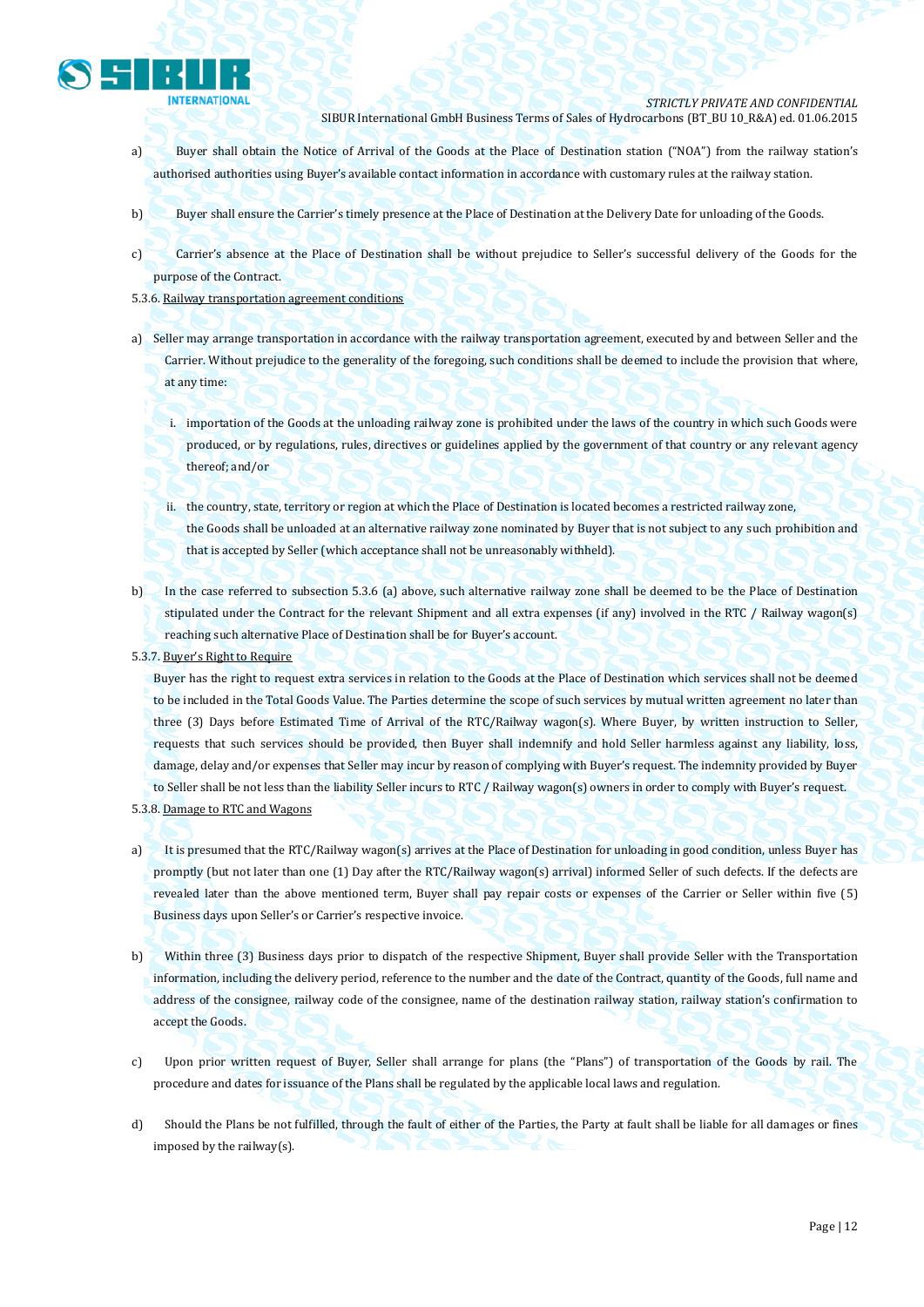

- e) In case of impossibility to unload the Goods due to any technical reasons during periods indicated in the Contract and/or hereof, Buyer shall notify Seller accordingly (by telegram, fax, mail or email) within (twenty-four) (24) hours from the moment of the Rail tank-car arrival to the station of destination.
- f) In case of the Rail tank-car damage caused within the time period of its use byBuyer or Buyer's counterparties, Buyer shall immediately inform Seller about the occurrence of such event and recover losses incurred due to Rail tank-car damage within sixty (60) Days from the date of Seller's demand. In case the Rail tank-car is lost within the time period of its disposal of Buyer or Buyer's counterparties, Buyer shall pay to Seller the amount that covers market value of a Rail tank-car of identical model and year of manufacture including costs incurred for putting it into operation. A Rail tank-car is considered lost if it is not returned to Seller within one hundred and twenty (120) Days from the date of the Goods dispatch.
- g) If Buyer redresses the Goods or cannot accept the Goods, Buyer shall notify Seller of these changes in writing not later than three (3) Business Days before the planned date of dispatch. All expenses of Seller (including fines and penalties), caused by Buyers' actions. The Parties shall endeavour to mitigate losses.
- h) Neither Buyer nor the Buyer's consignee shall redirect Rail tank-cars without Seller's prior Consent. Seller is entitled to charge the Buyer (the Buyer's consignee) for unauthorized redirection at the rate at least fifty-two (52) EUR (unless the customary rules of the respective railway station provide otherwise) for each Day of usage of each Rail tank-car. Buyer shall ensure that each Rail tank-cars is unloaded to a level of seven-tenths of one per cent (0.7%) bar, if applicable. Buyer and/or Buyer's consignee shall return the empty Rail tank-cars in acceptable technical and commercial condition with the sealed documents required for the proper return of the Rail tank-cars to the initial railway loading station or any other station as per Seller's instructions.
- i) Buyer shall reimburse to Seller all documented costs and expenses caused by the improper completion of the documents mentioned in subsection 5.3.8 (h) hereof, if such results in a Rail tank-car arriving at the wrong railway station. If such documents for the Railtank cars return are completed in accordance with Seller's instructions, Buyer shall not be responsible for their return emptied to the wrong railway station.
- j) Seller shall advise its instructions to Buyer for empty Rail tank-cars by written notice not later than the arrival of full Rail tank-cars to the Place of Destination (the date of the Goods' delivery). Otherwise Buyer shall not be held liable for possible costs which may arise due to absence of instructions and/or improper completion of the return Railway bill for return of empty Rail tank-cars. After the Rail tank-car is unloaded, Buyer shall install plugs at corner and control valves to seal the neck bonnet and fix it by all bolts. Buyer shall ensure that the bonnet is not removed from the neck flange is not allowed. Seller is entitled to charge Buyer with incurred losses for the plugs at corner and control valves of the Rail tank-car not being installed at the place of unloading.

#### 5.4 **Special Conditions of transportation by Truck(s)**

#### *This Section 5.4. shall be applied when the Contract specifies delivery by road (Truck(s)).*

5.4.1. Where Seller expressly or impliedly provides Buyer with a range of dates within an agreed period of delivery or arrival of Truck(s) loaded with the Goods, delivery of the Goods may be performed on any of the dates provided.

No later than one (1) Day after dispatch of the Goods by Truck(s) Seller shall provide Buyer by e-mail or facsimile with all information necessary for unloading of the Goods:

- (a) Contract reference number;
- (b) CMR consignment note reference number(s);
- (c) Truck identification number(s);
- (d) description of the Goods and their CMR consignment note quantity;
- (e) Estimated Time of Arrival of Truck(s); and
- (f) number of issued CMR consignment notes.
- 5.4.2**.** Seller has the right to substitute any Truck(s) identified under subsection 5.4.1(c) and provide Buyer with new information not later than two (2) Days before the Estimated Time of Arrival of the Truck(s). Such substitution shall always be subject to the requirements that Truck(s) of a similar size be provided and that the quantity to be loaded shall not, without prior written Consent of the Buyer, differ by more than five per cent. (5%) from the quantity specified in the present Contract.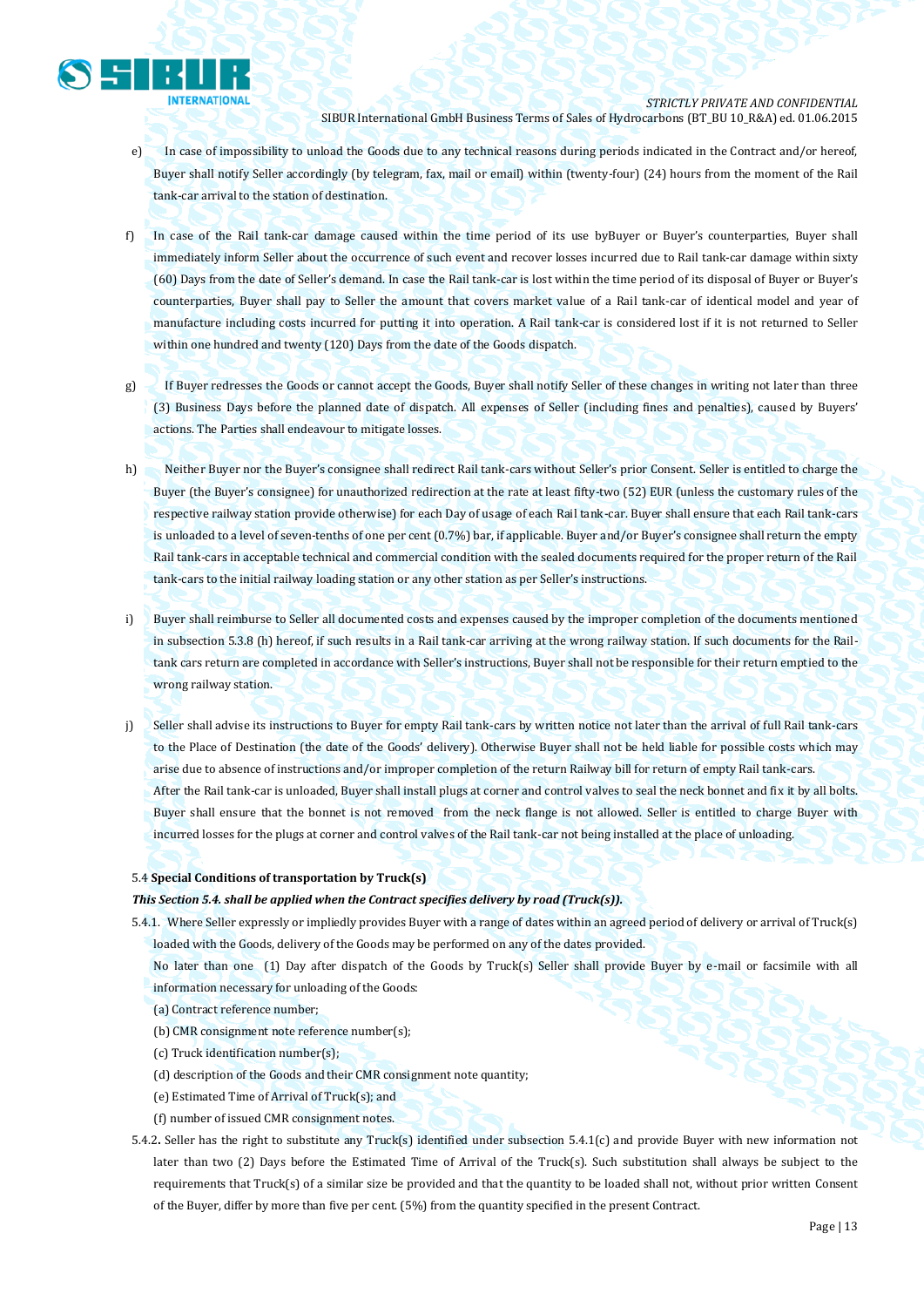

- 5.4.3**.** Buyer may at its own discretion provide the Seller with written instructions for unloading of the Goods by Buyer. In case such information is provided, Seller may undertake to cause his Carrier or his representatives / employees to follow such instructions to the extent practicable; provided that Seller shall be under no obligation to provide such assistance.
- 5.4.4. Buyer warrants that the Place of Destination shall be safe and well suited for delivery of the Goods. Buyer shall be liable for and shall indemnify Seller of any losses or damage, including but not limited to any liability for damage to Truck(s), surroundings, environment and people, additional costs or expenses arising out of and/or in relation to any failure of Buyer to nominate a safe Place of Destination.
- 5.4.5. Buyer shall have a representative on-time and present at the Place of Destination at the Delivery Date for unloading of the Goods, but the presence of such a representative shall not be a requirement for Seller's delivery of Goods under the Contract.

#### 5.4.6. Truck transportation agreement conditions

i. Seller may arrange transportation of the Goods in accordance with the Truck transportation agreement(s) executed by and between Seller and the Carrier. Without prejudice to the generality of the foregoing, for the purposes of the Contract such agreement shall be deemed to provide that if:

a) importation of the Goods at the Place of Destination is prohibited under the laws of the country in which such Goods were produced, or by regulations, rules, directives or guidelines applied by the government of that country or any relevant agency thereof; and/or

b) the country, state, territory or region at which the Place of Destination is located becomes a restricted zone,

the Goods shall be unloaded at an alternative location nominated by Buyer that is not subject to any such prohibition and that is accepted by Seller (which acceptance shall not be unreasonably withheld).

ii. The alternative Place of Destination referred to in subsection 5.4.6 (i) above shall be deemed to be the Place of Destination stipulated under the Contract for the respective Shipment and Buyer shall pay all extra expenses (if any) involved in the Truck's reaching such alternative Place of Destination.

5.4.7. Buyer's right to require

Buyer may request, by written instruction to the Seller, extra services in relation to the Goods at the Place of Destination which shall be included in the Total Goods Value. Such services, if any, shall be rendered under a written agreement entered into no later than three (3) Days before the Estimated Time of Arrival of the Truck(s). Where Buyer requests such services. Buyer shall indemnify Seller and hold it harmless against any liability, loss, damage, delay or expenses that Seller may sustain by reason of complying with Buyer's request. Buyer's indemnification of Seller shall be no less than the liability of Seller to the Truck owner in connection with Buyer's request.

# **PARAGRAPH VI SHIPMENT PERIOD**

6.1. The Shipment Date shall be specified in the Transport Document.

6.2. (i) If the Parties agree that the Shipment period shall be any month of a year without indication of the dates, and (ii) if within ten (10) Days prior to the last day of such month the dates of dispatch are not agreed by the Parties, Seller shall be entitled not to deliver the respective Shipment and/or sell such Shipment to any Third party and shall not be liable to Buyer for such non-delivery or for any losses and expenses incurred by Buyer. If Seller decides to sell the respective Shipment to any Third party Buyer shall reimburse to Seller all expenses arising out and/or in connection with such sales.

#### 6.3. **Transportation information**

a) If the Goods' transportation is arranged by Seller, Buyer shall submit to Seller the Transportation information required for the transportation and delivery of the Goods via facsimile, or by other means agreed upon by the Parties at least five (5) Business Days before the first Day of laytime of each Shipment.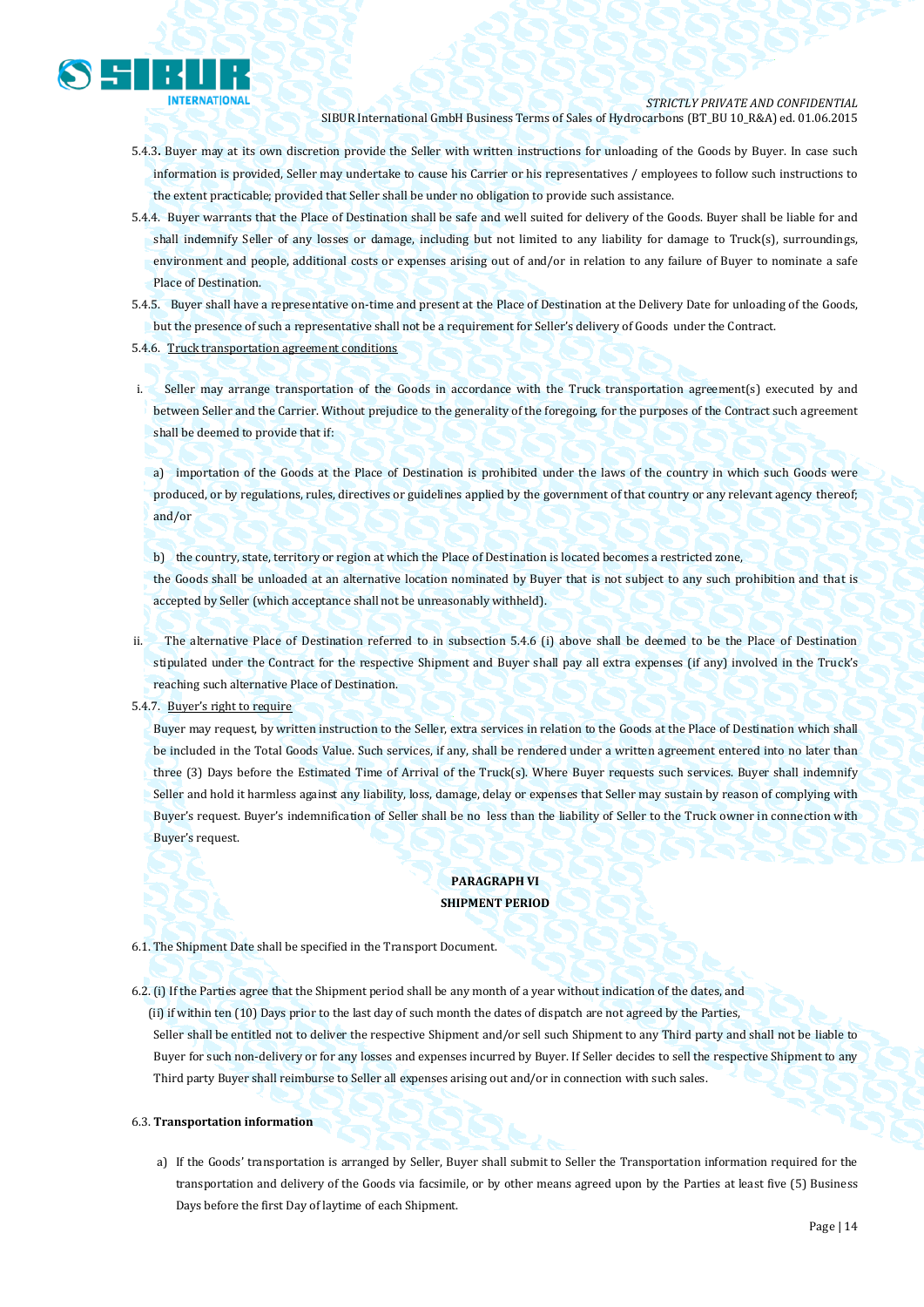

- b) The Transportation information shall include:
	- all instructions regarding customary documentation which may be required at the Place of Destination;
	- the identity of the Terminal(s) at the Place of Destination, with instructions to enable the Carrier to prepare and submit necessary information to the customs or border authorities; and
	- any other documents requested by Seller.
- c) Should Buyer fail to timely submit the Transportation information, Seller may at its sole discretion elect to extend the time for delivery of the Goods which, if so extended, will not constitute a waiver of the Buyer's breach of the Contract.
- d) Seller shall send to Buyer the details of the dispatched Shipment via e-mail, facsimile or by other means agreed upon by the Parties within five (5) Business Days after dispatch of the Goods.
- e) Any delays in loading the Goods at the Place of Shipment (including where Seller is entitled to delay delivery of the Goods) or in unloading the Goods at the Place of Destination caused by Buyer's failure to provide any necessary Transportation information, or as a result of omissions or inaccuracies in the Transportation information provided, will be for the Buyer's account. Buyer shall indemnify Seller for all costs, losses and damages, including, but not limited to, demurrage and/or detention incurred by Seller as a result thereof.

# **PARAGRAPH VII LAYTIME**

- 7.1. The time allowed to Buyer for the loading or unloading of the Goods deliverable under the Contract shall be as set out in the Contract.
- 7.2. Sundays and Holidays shall be included, unless unloading on the Sunday or Holiday in question is prohibited by Law or regulation or custom at the unloading Terminal and/or unloading railway zone.

## 7.3. **LAYTIME – delivery by railway (RTC/Railway wagon(s))**

#### *This Section 7.3 shall apply to Contracts specifying delivery by railway (RTC/Railway wagon(s))*

- a) If the amount of permitted laytime is not set out in the Contract, laytime shall be twenty four (24) hours, unless otherwise expressly mutually agreed by the Parties in writing.
- b) Laytime shall commence: one (1) Day after the relevant train or Truck has arrived at the Place of Destination. For the purpose of calculating of the unloading time, unloading shall be deemed to have been completed upon removal of last item of the Goods from the last RTC/Railway wagon(s).
- c) The train will be deemed to have arrived according to the schedule (the exact time of arrival, when required, can be determined from the records of the relevant railway station). If the train has not released the railway track within the laytime period or promptly thereafter through no fault of Seller (including, without limitation, where Buyer is required to unload the Goods and has failed to unload them in a timely manner) and this resulted in additional costs, expenses or losses for Seller, then Buyer shall reimburse to Seller all such costs, expenses and/or losses.

#### 7.4. **LAYTIME – delivery by road (Truck(s))**

*This Section 7.4. shall be applied when the Contract specifies delivery by road (Truck(s)).*

a) If the amount of laytime permitted is not set out in the Contract, laytime shall be six (6) hours, unless otherwise expressly mutually agreed by the Parties in writing.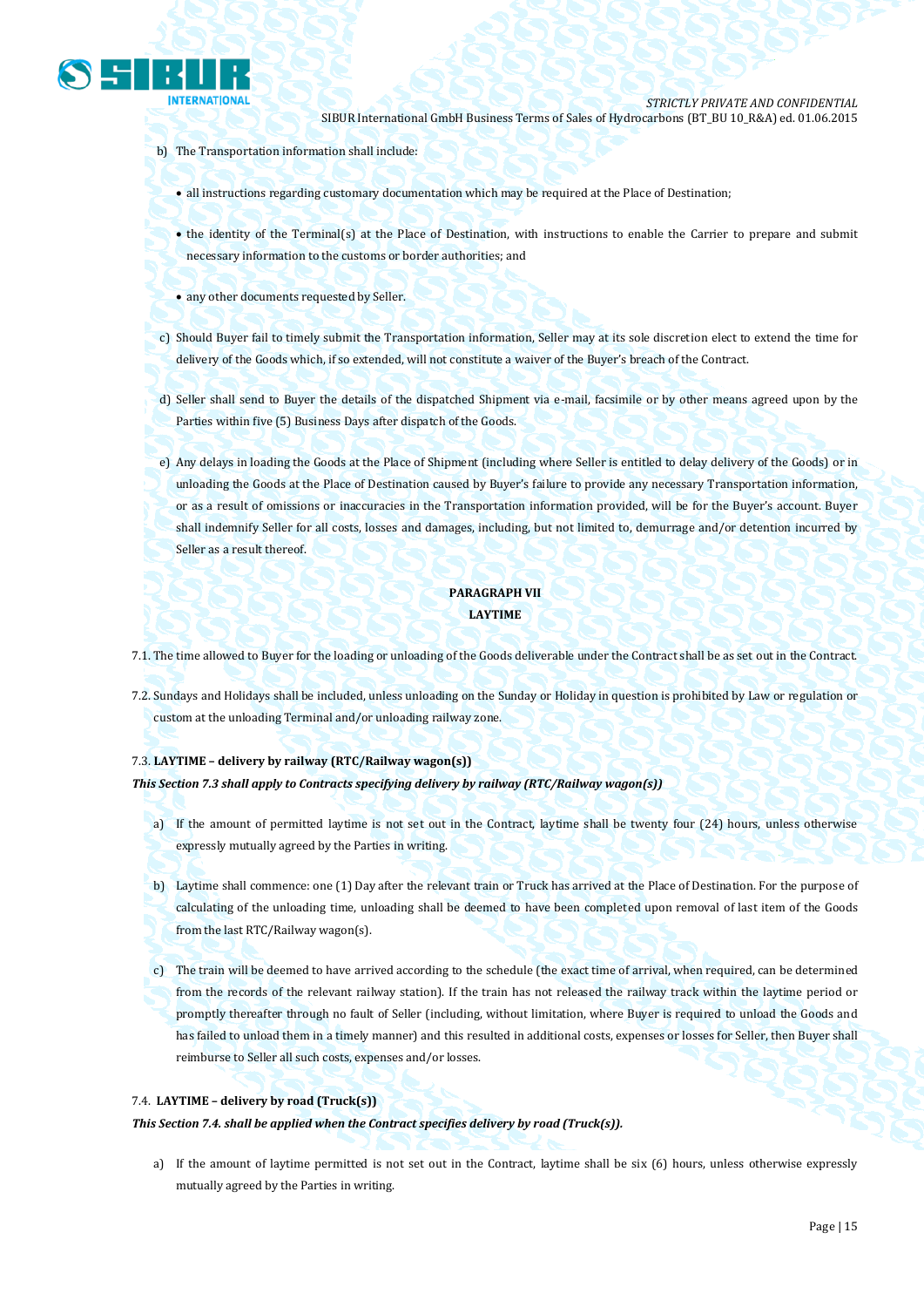

- b) Laytime shall commence three (3) hours after the relevant Truck(s) has arrived at the Place of Destination. For the purpose of calculating of the unloading time, unloading shall be deemed to have been completed upon removal of last item of the Goods from the last Truck(s).
- c) The Truck(s) will be deemed to have arrived as of the time when the Carrier gives notice of such. Buyer may not refuse to certify receipt of such notice and the time of arrival shall be determined according to the Carrier's records. Buyer shall pay in full any expenses and costs of Carrier and/or Seller related to Buyer's refusal to certify any such notice.

# **PARAGRAPH VIII DEMURRAGE**

- 8.1. If the Goods are not loaded or unloaded (whichever is applicable) by the Party required to load or unload the Goods (whichever is applicable) within the time allowed in accordance with the laytime provisions hereof and/or the Contract, such Party shall pay to the other Party demurrage in respect of the excess time at the rate set out in the Contract.
- 8.2. Unless the Contract provides otherwise , no Force Majeure Event shall affect the running of laytime or vary or excuse the obligation to pay demurrage. The Party required to load or unload (as the case may be) the Goods shall indemnify the other Party for all demurrage costs resulting from delay in loading or unloading of the Goods by the Party required to load or unload the Goods.
- 8.3. Where no demurrage rate has been provided in the Contract, the demurrage rate for delivery by railway (RTC/Railway wagon(s)) shall be fifty two (52) EUR per each RTC/Railway wagon(s)(as may be amended from time to time) or for delivery by railway (RTC/Railway wagon(s) and Truck(s) as set out in the relevant agreement with the Carrier or, if the agreement does not specify a demurrage rate, at the market rate for the applicable means of Transport on the date of the completion of loading/unloading as shall be assessed by a mutually agreed independent broker. In the event that the Parties do not agree on a mutually acceptable broker, then each Party will appoint an independent broker and the two so appointed will appoint a third. The assessment that is the furthest away from the median will be discounted and the applicable demurrage rate will be the average of the two remaining assessments.
- 8.4. If the Party which shall load/unload the Goods (whichever is applicable) does not load/unload the Goods within the time allowed in accordance with the laytime provisions hereof and/or of the Contract such Party shall be liable for demurrage for any delay even if such delay caused by the fault or the failure of any of its counter party in the chain engaged such Party in default in frame of the performance of the Contract. In such cases the Party in default shall pay to the other Party all costs and expenses incurred by such other Party as a result thereof. For the avoidance of doubt, such Party in default shall remain liable to pay the other Party demurrage on the terms and conditions set forth in this Paragraph VIII and/or the Contract, irrespective of whether the demurrage claim is settled between the Party in default and any of its counter parties in the chain engaged by the Party in default in frame of the performance of the Contract.
- 8.5. Unless the Contract provides otherwise, demurrage claims must be addressed to the other Party within nine (9) months after the Delivery Date); however, it shall not be considered as time-barred by this Section. The Parties consider this period reasonable as they agree that customarily carriers make demurrage claimswithin approximately six (6) months after the Delivery Date.
- 8.6. Demurrage claims shall be considered within thirty (30) Days after their receipt by a relevant Party and shall be paid by the relevant Party not later than fourteen (14) Days after receipt of the other Party's invoice. If no substantiated comments have been given within the specified thirty (30) Days period, the claim shall be deemed accepted.

**PARAGRAPH IX PRICE**

9.1. The Price for the Goods shall be determined in the Contract.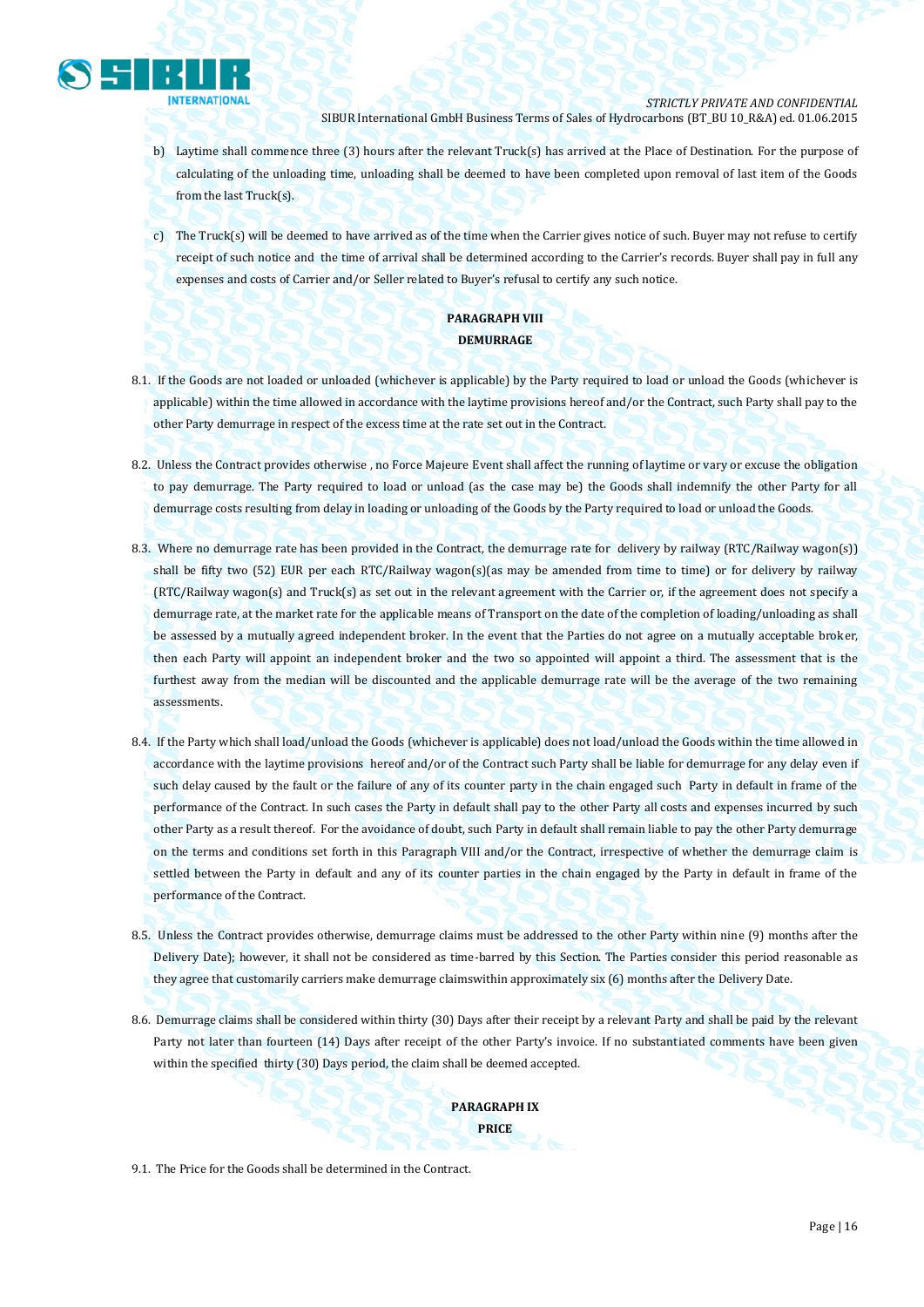

# *STRICTLY PRIVATE AND CONFIDENTIAL*

SIBUR International GmbH Business Terms of Sales of Hydrocarbons (BT\_BU 10\_R&A) ed. 01.06.2015

- 9.2. Should the final Price for the Goods not be known at the time of invoicing, the Seller shall prepare a provisional invoice based upon the pricing information available at the time and the Buyer shall make payment against the provisional invoice. The provisional invoice shall, unless otherwise agreed between the Parties in the Contract, be based upon 100 % (one hundred per cent) of the quantity specified in the Transport Document and the preliminary Price calculated based on the formula specified in the Contract.
- 9.2.1. If the amount paid by the Buyer against provisional invoice for the Goods is less than the amount due to be paid for the Actual Contract Quantity at the agreed (final) Price, calculated according to the formula specified in the Contract, the Buyer shall effect the payment of such outstanding balance within 3 (three) Business days of the receipt of the Seller's final invoice which shall be prepared as soon as practicable after all the relevant pricing information becomes available to the Seller.
- 9.2.2. If the amount paid by the Buyer against provisional invoice for the Goods exceeds the amount due to be paid for the Actual Contract Quantity at the agreed (final) Price, calculated according to the formula specified in the Contract, the Seller shall issue the final invoice (which shall be prepared as soon as practicable after all the relevant pricing information becomes available to the Seller) and request the Buyer if (i) such difference between the amounts will be applied to the further deliveries if applicable or (ii) the Seller shall return such difference between the amounts within 3 (three) Business days of a mutually acceptable appropriate Verification Act being executed by the Parties. If the Buyer selects option (ii), then Verification Act shall be prepared and sent by the Seller to the Buyer within 2 (two) Business days upon receipt of the Buyer's respective decision in writing.

# **PARAGRAPH X**

# **PAYMENT TERMS**

*Unless otherwise specified in this Business Terms general payment terms shall be in accordance with Part III ("GENERAL PAYMENT TERMS") of the General Conditions*

**Section 10.1. Prepayment (advance payment)**

*This Section 10.1 applies to Contracts specifying Prepayment, unless the Contract provides otherwise*

#### 10.1.1. Buyer shall pay for the Goods as follows:

- i. The Buyer shall pay one hundred per cent (100%) of the amounts specified in Seller's proforma invoice in advance of delivery within five (5) Business Days after the date of the invoice but no later than three (3) Business Days prior to the Goods' dispatch by the Manufacturer as indicated in the invoice.
- ii. Buyer shall pay by wire transfer and without deduction or setoff into Seller's bank account and Buyer shall indicate the number and the date of the Contract/Amendment and proforma invoice number in the payment reference .
- iii. If the amount paid by Buyer as Prepayment for the Goods is less than the amount due to be paid for the Actual Contract Quantity or the Actual Monthly Quantity (as the case may be) Buyer shall pay the outstanding balance within five (5) Days of Seller's invoice for the balance.
- iv. If the amount paid by Buyer as Prepayment for the Goods exceeds the amount due to be paid for the Actual Contract Quantity or the Actual Monthly Quantity (as the case may be) the Parties shall mutually agree whether (i) the difference will be applied to future Shipments, if applicable or (ii) the Seller shall return such difference between the amounts within five (5) Business Days of the signing of the Verification Act by the Parties.

## **Section 10.2. Post payment**

*This Section 10.2 applies to Contracts specifying Post payment***,** *unless the Contract provides otherwise*

- 10.2.1 Buyer shall pay one hundred per cent (100%) of the amounts specified in Seller's invoice not later than the date specified in the Contract.
- 10.2.2 Partial payments shall be allowed, subject to subsection10.2.1 above.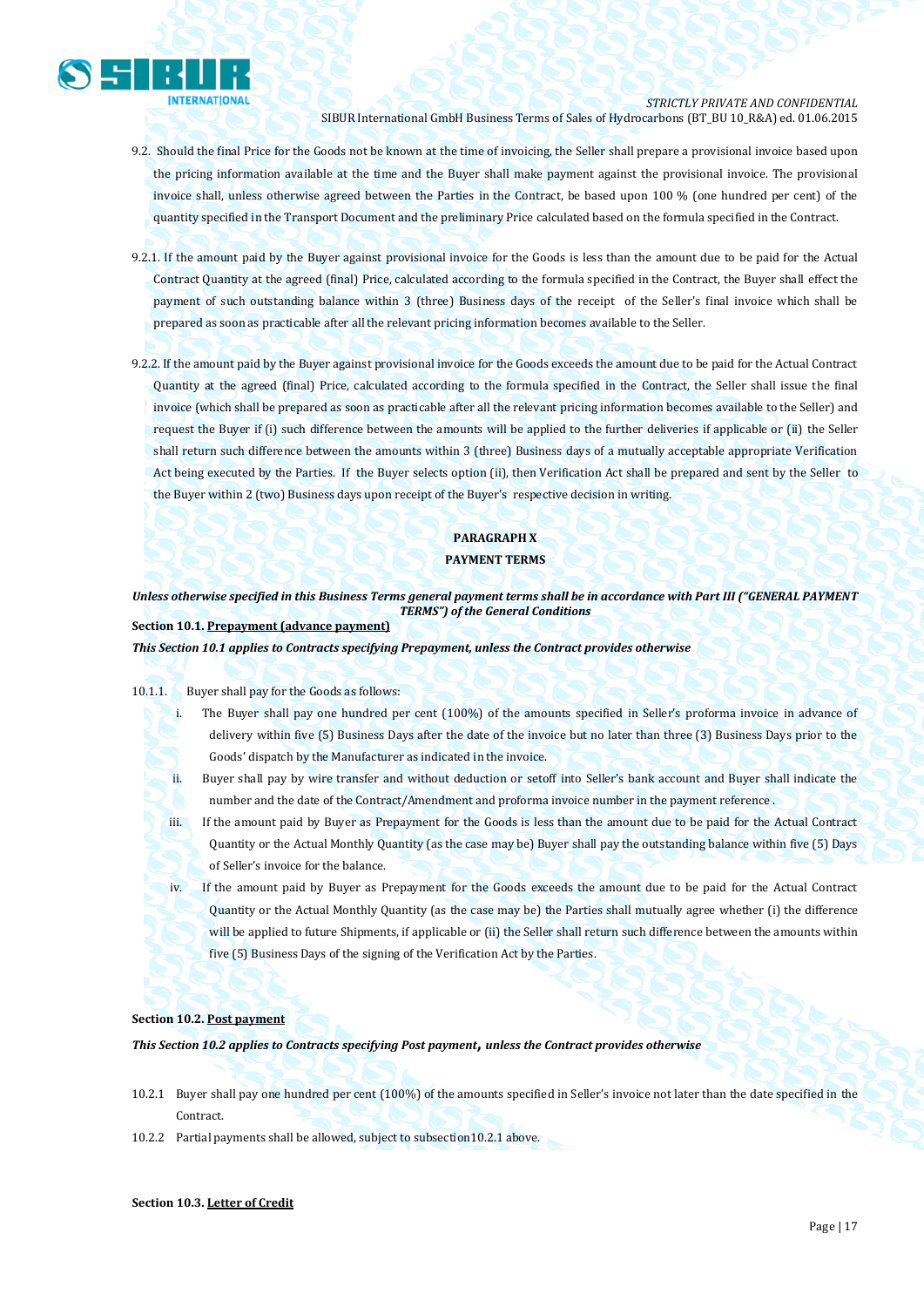

## *This Section 10.3 applies to Contracts specifying Letter of Credit, unless the Contract provides otherwise*

- 10.3.1 Issuance of the Letter of Credit. Buyer shall procure issuance of the Letter of Credit within five (5) Business Days from the Longstop date in accordance with these Business Terms and the Contract.
- 10.3.2 Validity period of the Letter of Credit. The validity period for the Letter of Credit shall cover the payment period in the Contract plus thirty (30) Days, provided, however, that the total minimum validity period shall be no less than ninety (90) Days. Buyer shall procure that the validity period of the Letter of Credit shall be extended if a Force Majeure Event extends the payment period under the Contract.

## 10.3.3 Documents

- Buyer shall procure that:
- (a) the only documents required to be presented by Seller to collect under the Letter of Credit shall be the following:
- i. Seller's invoice (fax or email copy); and
- ii. Transport Document;
- (b) documents prepared in Russian are acceptable; and
- (c) minor mistakes and misprints in the documents are acceptable.

# 10,3.4 Letter of Credit Conditions

The payment for the Goods shall be effected by Buyer as follows:

- i. Buyer shall procure issuance in favour of Seller an irrevocable and divisible Letter of Credit payable at sight in strict accordance with the terms and from a bank and in a form confirmed in writing by Seller but in any case prior to the dispatch of Goods;
- ii. Buyer shall provide Seller with the draft of such irrevocable Letter of Credit for Seller's preliminary written approval;
- iii. Expenses in connection with the opening, amendment and utilisation of the Letter of Credit shall be paid by Buyer; and
- iv. The Letter of Credit shall be issued in the amount of one hundred and ten per cent (110%) of the Price multiplied by the Shipment quantity of the Goods to be delivered.

## **Section 10.4. Security of the Buyer's Payment Obligations**

*This Section 10.4 applies to Contracts specifying the Security of the Buyer's payment obligations*

## 10.4.1 Stand-by Letter of Credit

a)Issuance of Stand-by-Letter of Credit. The Buyer shall procure the issuance of a Stand-by Letter of Credit within five (5) Business Days from the Longstop date in accordance with these Business Terms and the Contract.

- b) Validity period. The validity period for the Stand-by Letter of Credit shall be ninety (90) Days.
- c)Stand-by-Letter of Credit procedure. If Buyer fails to pay one hundred per cent (100%) of the amount specified in Seller's invoice
- within the time specified in the Contract the Seller may immediately look to the Stand-By Letter of Credit against the presentation by Seller to Seller's bank (as specified in Seller's invoice) of the following documents:
- i. Seller's (Beneficiary) letter with the following statements (telex, fax or email acceptable):
	- the Seller has delivered the Goods in conformity with the Contract and these Business Terms and the invoice has been sent to the Buyer; and
	- payment of Seller's invoice for delivery of the Goods is properly due to the Seller, and such payment has not been made to the Seller by the Buyer within the terms of the Contract;
- ii. copy of the Seller's invoice (telex, fax or email acceptable);
- iii. Transport Document (telex, fax or email acceptable).
- d) Stand-by Letter of Credit Conditions. Buyer shall pay for the Goods as follows:

**i.** Buyer shall procure issuance in favour of the Seller an irrevocable Stand-By Letter of Credit payable in accordance with the terms and from a bank and in a form confirmed in writing by Seller but in any case prior to the Goods' dispatch.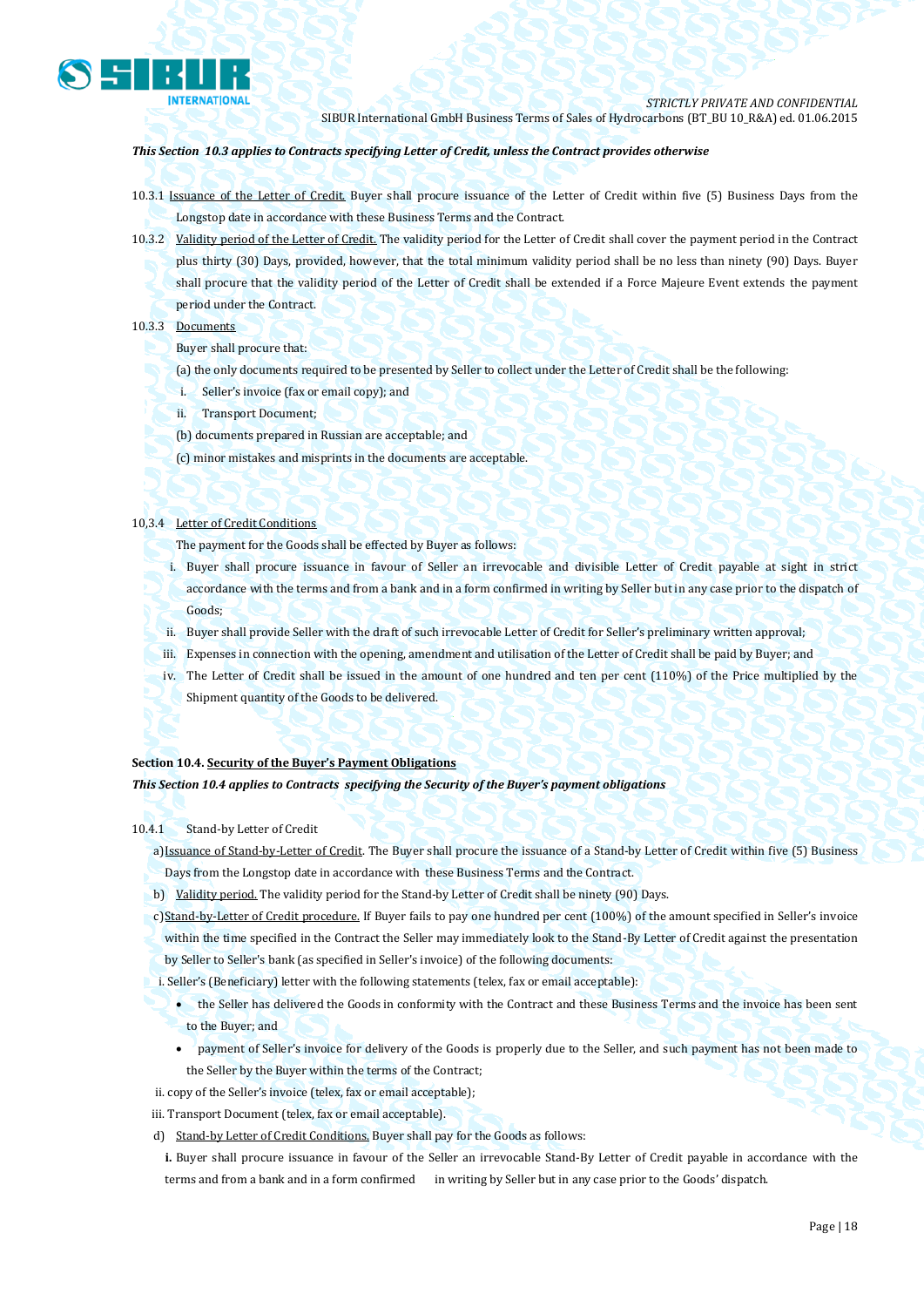

*STRICTLY PRIVATE AND CONFIDENTIAL*

SIBUR International GmbH Business Terms of Sales of Hydrocarbons (BT\_BU 10\_R&A) ed. 01.06.2015

**ii.** The Stand-By Letter of Credit shall be issued for the amount of one hundred and ten per cent (110 %) of the Planned Contract Quantity or the Planned Monthly Quantity (as the case may be) and shall be valid for a period specified in the Contract. Buyer shall procure the extension of the validity period of the Stand-by Letter of Credit to the extent that the payment period is extended by a Force Majeure Event.

**iii.** Buyer shall provide Seller with a draft of such Stand-By Letter of Credit for Seller's preliminary written approval.

**iv.** Expenses in connection with the opening, amendment and utilisation of the Stand-By Letter of Credit shall be paid by Buyer.

**v.** Any and all costs, loss or damage incurred by Seller as a result of Buyer's failure to comply with this Section shall be for Buyer's account and Seller shall indemnify Seller and hold it harmless against all such costs, loss and damage.

#### 10.4.2 **Parent company guarantee**

Upon Seller's request, Buyer shall provide Seller with, and shall procure delivery to Seller of, Buyer's parent company guarantee securing the performance of all the Buyer's obligations under the Contract (including these Business Terms and the General Conditions) in the form at Annex 2 hereto. Such guarantee shall be provided within ten (10) Business Days after Seller's request and shall be in writing, in a form satisfactory to the Seller and issued for the term of the Contract plus six (6) months. If Buyer has no parent company satisfactory to Seller, the guarantee may be issued by an Affiliate(s) or other third party(ies) as agreed with Seller.

Seller is not obliged to deliver the Goods until the requested guarantee is duly furnished and Buyer shall reimburse to Seller upon demand any and all related costs in connection with such delay. If Buyer delays the provision of the guarantee for more than ten(10) Business Days, Seller is entitled to terminate the Contract by written notice to Buyer.

#### 10.4.3 **Bank guarantee**

The Buyer shall provide Seller with an irrevocable and unconditional bank guarantee issued in favour of Seller and securing the performance of all of Buyer's obligations under the Contract. The bank guarantee shall be provided within ten (10) Business Days after the date of signing of the Contract and shall be issued for an amount and by a bank previously confirmed in writing by Seller but in any case prior to the Goods' dispatch. The bank guarantee shall be issued for the term of the Contract plus thirty (30) calendar days and shall be transferred by SWIFT or other interbank communications system via the bank of the Seller. Buyer shall procure issuance of and any amendment to the bank guarantee at its own expense.

Seller is not obliged to supply the Goods until the requested bank guarantee is duly furnished and the Buyer shall pay to Seller any and all related costs in connection with such delay. If the Buyer delays the provision of the bank guarantee for more than ten (10) Business Days, Seller may elect, at its own discretion, either to (di) change the payment terms of the Goods to Prepayment (Section 10.1. hereof), or (ii) suspend the performance of the Contract, or (iii) unilaterally terminate the Contract. Such suspension and/or termination shall not entitle the Buyer to claim for liquidated damages.

#### 10.4.4 **Reinstatement of Guarantee**

If any guarantee, including but not limited to bank guarantee, of a parent company or of any other third party(ies) specified in the subsection 10.4.3. hereof and/or the Letter of Credit, and/or the Stand-by Letter of Credit, which were provided by the Buyer to the Seller in accordance herewith, ("Guarantees") ceases or threatens to cease to be effective and/or valid due to Sanctions, bankruptcy, insolvency, reorganization, liquidation, revocation of a licence or similar proceedings in respect of bank, parent company or any other third party(ies) specified in the subsection 10.4.2. hereof, and/or for any other reason, not related to the Seller, prior to the term herein stipulated, the Buyer shall procure the reissuance ofsuch Guarantee in compliance herewith, promptly but not later than ten (10) Days from the occurrence of any event indicated in this Section. Where Buyer fails to procure reinstatement of any Guarantee within the specified term, Seller is entitled upon written notice to Buyer to suspend performance of all and any obligations hereunder until the new Guarantee is provided, and/or cancel and/or resell or otherwise dispose of the Goods to any third party. Seller shall be not liable for such suspense of the obligation's(s') performance, and/or cancellation, and/or resale and any other disposal of the Goods. Buyer may not make any claims in connection with such acts of the Seller notwithstanding anything to the contrary herein and in the applicable Law.

In any case the Buyer shall reimburse to the Seller within seven (7) days from receipt of a written demand all and any costs, charges, expenses and losses, including related to storage, transport, resale and disposal of the Goods, demurrage incurred by the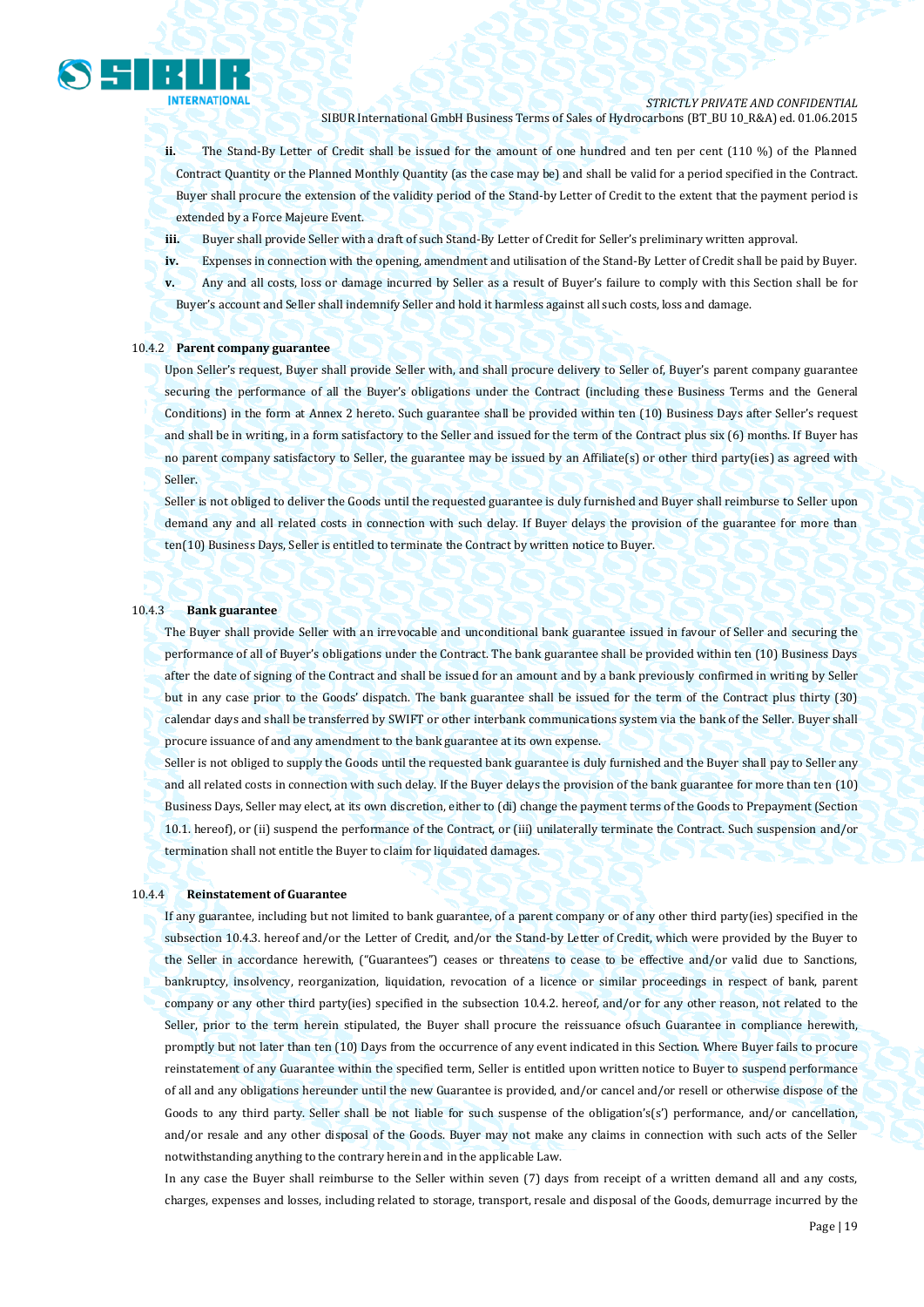

Seller in connection with non-performance or improper performance of obligation for the Guarantee's/Guarantees' reissue by the Buyer.

# **PARAGRAPH XI RESPONSIBILITIES OF THE PARTIES**

#### 11.1. **Delivery liquidated damages**

a. For each full Week of delay in Seller's delivery ofs the Goods commencing thirty (30) Days after the latest date within the Shipment period as specified in the Contract, the Buyer shall be entitled to demand liquidated damages from the Seller for such delivery delay in the amount equal to 0.1% (one tenth of one per cent) of the Price for the late delivered Goods per Day, up to a maximum of 10% (ten per cent) of the Price for the late delivered Goods.

b. The Parties acknowledge and agree that in no event shall the Seller be considered to be in breach under the Contract due to any late delivery and the Buyer shall not be entitled to liquidated damages until the Seller is at least more than 30 (thirty) Days late under the terms and conditions specified in the Contract. The Seller shall not be liable to the Buyer in liquidated damages for delay caused by a Force Majeure Event, failure or default on the part of the Buyer, or where the Seller is entitled to delay delivery pursuant to the terms of the Contract.

c. The Parties acknowledge and agree that in no event shall the Seller be considered to be in breach under the Contract due to any late delivery or non-delivery of the Goods and the Buyer shall not be entitled to claim any losses, or liquidated damages, or any other claims in case of the planned Manufacture production capacity repair; provided that the Seller shall notify the Buyer of such

repair not later than one week prior to the month when the repair is planned. The Parties acknowledge and agree that Seller's notification of the repair is enough and sufficient evidence and confirmation of the planned repair.

d. THE LIQUIDATED DAMAGES SET FORTH HEREUNDER TOGETHER WITH THE RIGHT OF TERMINATION SET OUT IN SECTION 12.3. HEREOF SHALL BE THE BUYER'S SOLE AND EXCLUSIVE REMEDIES FOR ANY LATE DELIVERY OF ANY GOODS OR PART THEREOF AND THE SELLER SHALL HAVE NO FURTHER LIABILITY WHATSOEVER, WHETHER IN CONTRACT, TORT (INCLUDING NEGLIGENCE OR STRICT LIABILITY).

- 11.2. **Interest for late payment.** In case the Buyer fails to comply with the terms of the payment set out in the Contract the Buyer shall pay to the Seller interest at the lesser of (i) one month LIBOR plus 4% (four per cent) per annum of the outstanding amount or (ii) the maximum allowed by applicable Law.
- 11.3. **Suspension.** If the conditions or terms of payment are breached by the Buyer the Seller may, at the Seller's option, either suspend delivery of the Goods to the Buyer or unilaterally terminate the Contract. Such suspension shall not constitute a delay for the purposes of liquidated damages.
- 11.4. **Late acceptance.** In the event that the Buyer fails or refuses to accept delivery of the Goods or any part thereof pending laytime (i.e. have not commenced the accepting and unloading/loading of the Goods as the case may be; or furnished the Seller with explanation of delay and further instructions as regards the Goods satisfactory for the Seller); provided that such Goods have been delivered in accordance with the terms of the Contract, without prejudice to the Seller's other rights under the Contract or the applicable Law, the Seller is entitled to pass the Goods to a proximate logistic company or keeper at the Buyer's risk and expense of which the Buyer shall be notified within reasonable time. The Seller is entitled to exercise its right hereunder irrespective of whether the title to the Goods has passed to the Buyer under the Contract or not. The quantities of the Goods passed confirmed by such a logistic company or keeper shall be deemed as due confirmation of the quantities of the Goods delivered by the Seller; the term for quality claims for the Goods specified in Section 2.8. hereof shall commence as of the expiration of the laytime. The Seller shall be entitled to claim without limitation all and any transport and/or insurance cancellation costs, storage costs, additional transport costs, customs duties, demurrage and other similar or related costs and all expenses arising out of or in connection with such late acceptance from the Buyer till the moment when the Goods are taken by the Buyer.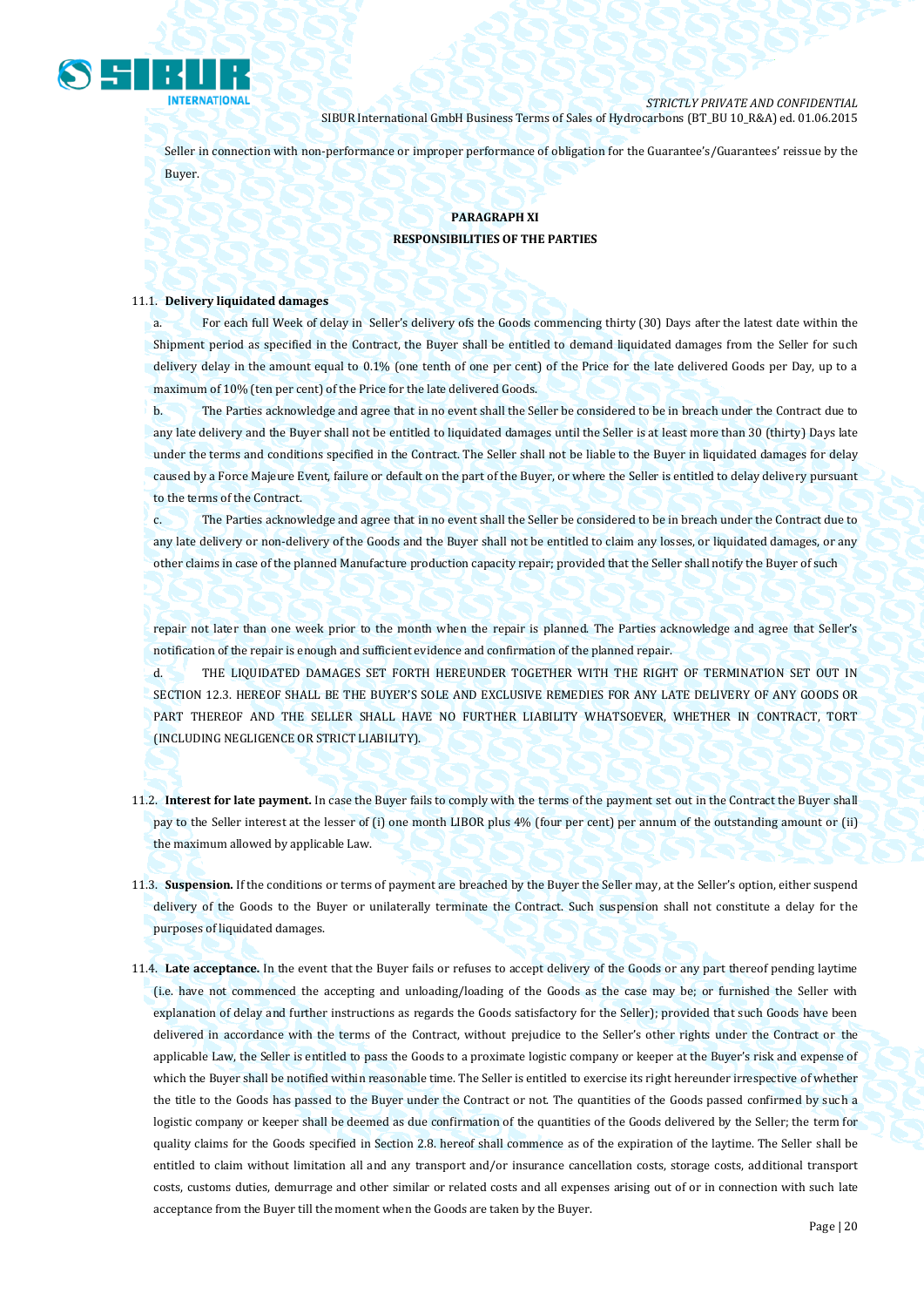

11.5. **The Seller's disposal rights.** In the event that the Buyer (or the Buyer's authorized representative, or the Buyer's Carrier, etc.) fails or refuses to accept delivery of the Goods or any part thereof within 5 (five) Days of the due date mutually agreed by the Parties, entirely without prejudice to the Seller's other rights under the Contract or the applicable Law, the Seller shall at its sole discretion be entitled to sell the quantity of the Goods which were not taken by the Buyer. The Seller is entitled to exercise its right hereunder irrespective of whether the title to the Goods has passed to the Buyer under the Contract or not. The Seller is also entitled either (i) to demand the Buyer to reimburse all Seller's costs of sale including, without limitation, storage costs, additional transport costs, customs duties, and other similar or related reasonable costs and expenses together with any difference in the price obtained for the Goods when compared to the Price of the Goods set out in the Contract; or (ii) to deduct the amount of the received advance payment (applicable to the prepayment) for the damages incurred by the Seller as a result of such refusal; after calculating the damages the remaining part of the advance payment shall be either returned to the Buyer or offset against further Shipments.

## 11.6. **Limitation of liabilities**

a. UNDER NO CIRCUMSTANCES SHALL EITHER PARTY BE LIABLE WHETHER IN THE CONTRACT, IN TORT (INCLUDING GROSS NEGLIGENCE), UNDER ANY WARRANTY OR OTHERWISE, FOR ANY INDIRECT, SPECIAL, INCIDENTAL OR CONSEQUENTIAL DAMAGES OR FOR EXEMPLARY OR PUNITIVE LOSSES OR DAMAGES, OR ANY LOSS OF PROFITS (SAVE IN RELATION TO SELLER'S LOSS OF PROFIT ARISING FROM THE BUYER'S FAILURE OR REFUSAL TO TAKE OR ACCEPT DELIVERY OF THE GOODS OR ANY PART THEREOF CONTRARY TO THE TERMS OF THE CONTRACT) OR REVENUES, OR ANY COST OF LABOR, RESULTING FROM OR ARISING OUT OF OR IN CONNECTION WITH THE GOODS OR SELLER'S PERFORMANCE UNDER, OR BREACH OF, THE CONTRACT, EVEN IF THE PARTIES HAVE BEEN ADVISED OF THE POSSIBILITY OF SUCH DAMAGES. EACH PARTY SHALL UNDERTAKE ITS BEST EFFORTS TO MITIGATE ITS LOSSES.

b. FOR THE AVOIDANCE OF DOUBT, EITHER PARTY MAY SEEK TO RECOVER FROM THE DEFAULTING PARTY ANY ACTUAL DIRECT DAMAGES INCURRED AS A RESULT OF THE DEFAULTING PARTY'S BREACH OF CONTRACT (INCLUDING, BUT NOT LIMITED TO, REASONABLE ATTORNEYS' FEES AND COSTS); PROVIDED, HOWEVER, THAT NOTWITHSTANDING ANYTHING CONTAINED HEREIN, TO THE FULL EXTENT PERMITTED BY APPLICABLE LAW, IN NO EVENT SHALL THE SELLER'S LIABILITY IN CONNECTION WITH THE GOODS OR THE CONTRACT EXCEED THE TOTAL GOODS VALUE (INCLUDING, BUT NOT LIMITED TO TRANSPORTATION COSTS, STORAGE COSTS, ETC.) PAID TO THE SELLER BY THE BUYER FOR THE GOODS.

c. UNDER NO CIRCUMSTANCES SHALL THE SELLER BE LIABLE FOR THE BUYER'S LOSS OF PROFIT, NON RECEIPT OF REVENUE, BUSINESS INTERRUPTIONS, THE SUSPENSION OF COMMERCIAL ACTIVITIES, OR FOR ANY INDIRECT LOSS IRRESPECTIVE OF ITS CHARACTER AND REASON.

d. BOTH PARTIES ACKNOWLEDGE AND AGREE THAT THE EXCLUSIVE REMEDIES AND LIMITATIONS OF LIABILITIES SET FORTH HEREIN WERE BARGAINED FOR ON AN EQUAL FOOTING AND ARE CONDITIONS OF THE CONTRACT.

e. NOTHING IN THE CONTRACT SHALL LIMIT OR EXCLUDE THE LIABILITY OF EITHER PARTY FOR DEATH OR PERSONAL INJURY RESULTING FROM ITS NEGLIGENCE OR FOR FRAUDULENT MISREPRESENTATION.

f. Adverse Weather. The Parties shall not be liable for delay caused by adverse weather. Notwithstanding the customary rules at the Place of Destination the Parties agree to evenly split losses caused by the adverse weather conditions and beyond the insurance coverage or other compensation from third parties.

# **PARAGRAPH XII DURATION**

12.1. The Contract shall come into effect on the Effective Date and, subject to observance of Sections 12.2-12.3. hereof shall continue in force until all obligations have been fulfilled (unless earlier terminated hereunder or the Parties agreed otherwise in writing) and in the part of payments – until such time that same are made in full.

## 12.2. **Buyer's default**

a) The Seller may, at its sole discretion and in addition to any other legal remedies it may have, upon giving written notice to the Buyer suspend all deliveries under the Contract and/or unilaterally terminate the Contract where: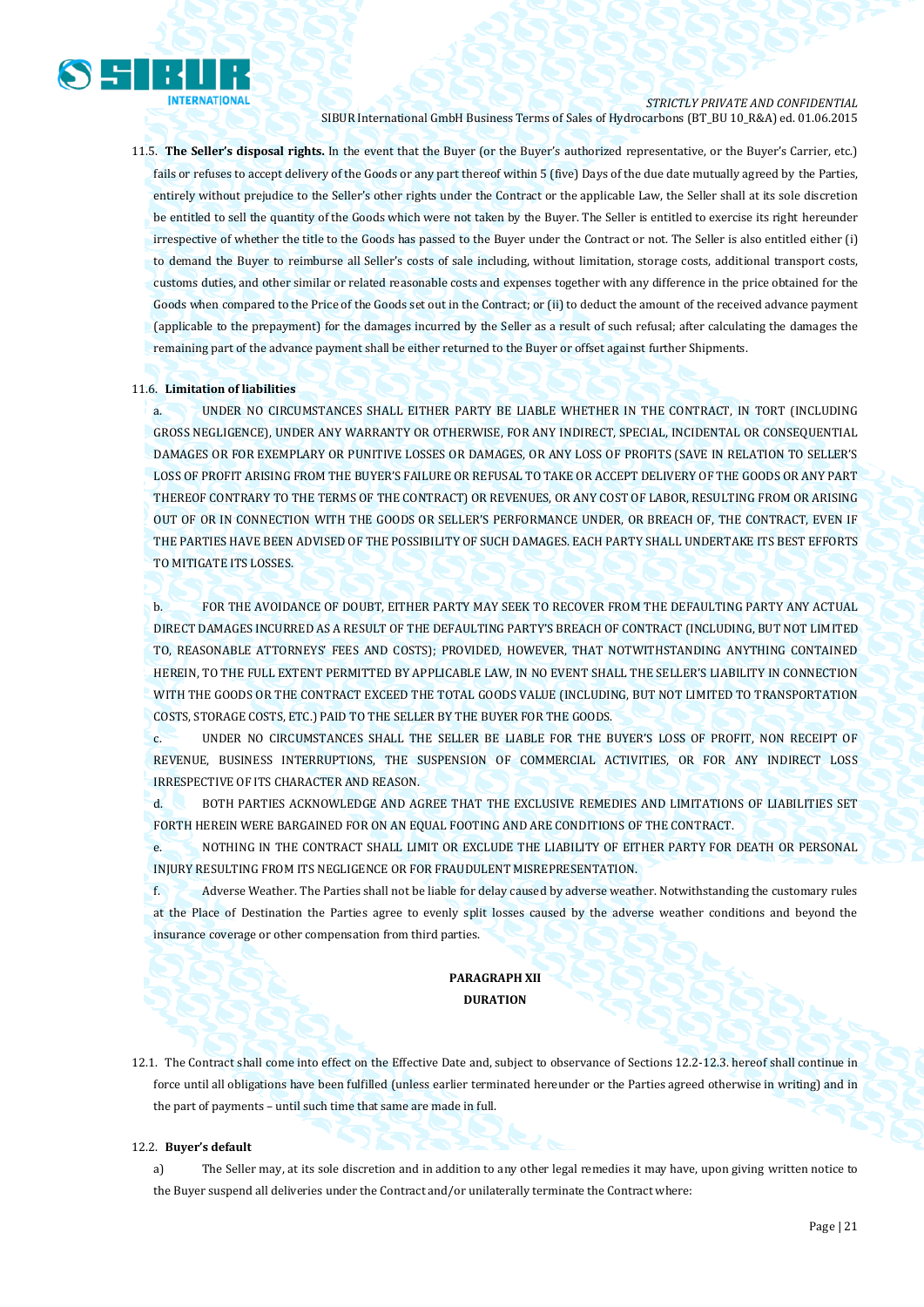

*STRICTLY PRIVATE AND CONFIDENTIAL*

SIBUR International GmbH Business Terms of Sales of Hydrocarbons (BT\_BU 10\_R&A) ed. 01.06.2015

i. the Buyer is in breach of any condition of the Contract;

ii. delivery or unloading of the Goods is delayed due to any cause(s) attributable to the Buyer and such delay is not excused by any other provision of the Contract;

iii. loading or unloading of the Goods is delayed by more than 10 (ten) hours after the NOR has been tendered due to reasons attributable to the Buyer;

iv. the Buyer or its parent company commences, or becomes the subject of, any bankruptcy, insolvency, reorganization, administration, liquidation or similar proceeding or is in the Seller's reasonable opinion expected to be unable or unwilling to pay its debts as the same become due;

v. the Buyer or its parent company ceases or threatens to cease to function as a going concern or conduct its operations in the normal course of business;

vi. a creditor attaches or takes possession of all or a substantial part of the assets of the Buyer or its parent company; or

vii. if applicable, the Buyer delays the provision of the parent company guarantee or other security of its obligations as provided in the Contract for more than 10 (ten) Business Days.

b) Where the Seller suspends delivery of the Goods due to any of the events referred to under the Section 12.2. a) hereof, the Seller may, so long as such event is continuing, at any time unilaterally terminate the entire Contract.

c) Where, pursuant to the provisions of Section 12.2. hereof, the Seller, under the Contract providing for multiple Shipments, temporarily suspends the delivery of the Shipment and then decides to resume delivery of the Shipments under the Contract, the Seller may cancel the suspended delivery of Shipment and shall be under no obligation to make up for any quantity of the Goods that would have been delivered to the Buyer but for such suspension.

d) Where the Contract provides for multiple Shipments then the rights given to the Seller in the Section 12.2. hereof, apply to all such Shipments where the Seller is allowed to terminate in respect of one Shipment, then it is entitled to terminate all the remaining Shipments.

e) Any termination of the Contract by the Seller shall be without prejudice to the rights and obligations of each Party as accrued on the date of termination.

#### 12.3. **Seller's default**

a) The Buyer may at its sole discretion, and in addition to any other legal remedies it may have, upon giving notice to the Seller terminate the Contract, where the Seller, for any reason whatsoever, is in a material breach of any conditions of the Contract.

b) In relation to multiple Shipments under the Contract, the Buyer's right to terminate under this Section 12.3. hereof or otherwise, only applies to the Shipment in respect of which the Seller is in breach and not to future Shipments.

c) Any termination of the Contract by the Buyer shall be without prejudice to the rights and obligations of each Party as accrued at the date of termination.

12.4. In the event of termination of the Contract by either Party pursuant to the provisions of Section 12.2. or Section 12.3. hereof then, save where the Buyer has terminated only part of a multiple Shipments under the Contract, and in addition to any direct losses arising from the default or breach, the Party so terminating shall be entitled to claim damages from the Party in default as if the Party in default had failed to deliver or failed to accept, as the case may be, such quantity of the Goods as remained to be delivered under the Contract at the date of termination.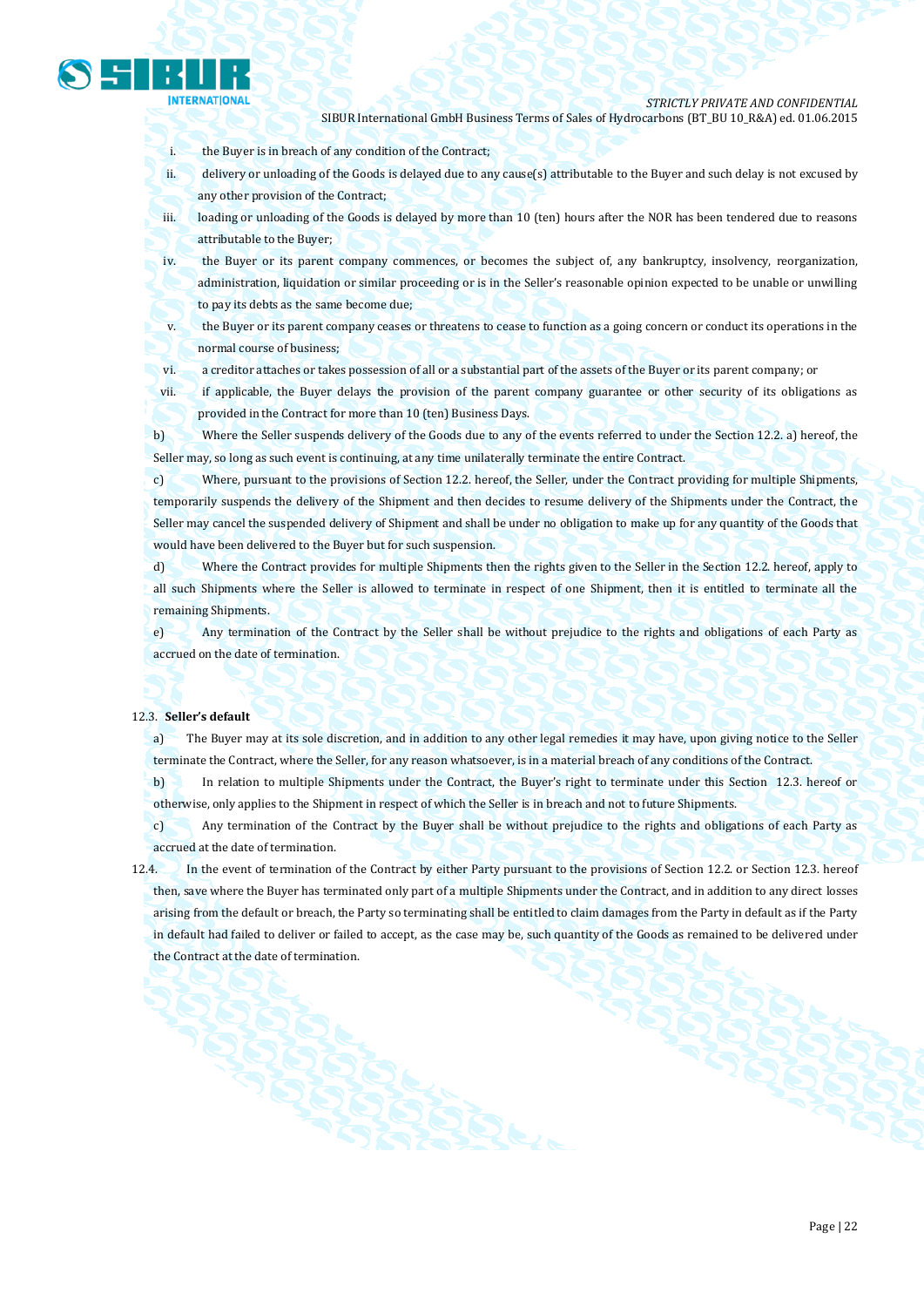

# *ANNEX 1*

# *CONTRACT (TEMPLATE)*

| <b>The Buyer</b>                                                                                                 | <b>The Seller</b>                                                                                                |
|------------------------------------------------------------------------------------------------------------------|------------------------------------------------------------------------------------------------------------------|
| [insert the name of the company], a company organized and<br>existing under the law of [insert the country name] | [insert the name of the company], a company organized and<br>existing under the law of [insert the country name] |
| with its registered legal address at [insert the address]                                                        | with its registered legal address at [insert the address]                                                        |
| represented by [insert the authorized person of the company]                                                     | represented by [insert the authorized person of the company]                                                     |
| acting on the basis of [insert]                                                                                  | acting on the basis of [insert]                                                                                  |
| Attn. to:                                                                                                        | Attn. to:                                                                                                        |
| Tel.                                                                                                             | Tel.                                                                                                             |
| FAX:                                                                                                             | FAX:                                                                                                             |
| E-MAIL:                                                                                                          | E-MAIL:                                                                                                          |

# **CONTRACT № [insert the number]**

## **Document Date [insert document date]: Place: [insert the place]**

This Contract shall become effective from [Insert date when this Contract should take effect from] (the "Effective Date"), provided always that no part of this agreement shall come into existence unless the Seller receives a copy of the counterpart of this Contract executed by the Buyer within [insert] Business Days after the Document Date specified hereinabove (the "Longstop Date").

| I. GOODS           | <b>II. QUALITY</b> | <b>III. QUANTITY</b> | IV.<br><b>DELIVERY</b><br><b>BASIS</b> | <b>V.TRANSPOR</b><br><b>TATION</b>            | VI.<br><b>SHIPMENT</b><br><b>PERIOD</b> | <b>VII. LAYTIME</b>     |                                         |  |
|--------------------|--------------------|----------------------|----------------------------------------|-----------------------------------------------|-----------------------------------------|-------------------------|-----------------------------------------|--|
|                    |                    |                      |                                        |                                               |                                         |                         |                                         |  |
| VIII.<br>DEMURRAGE | IX. PRICE          | X. PAYMENT TERMS     |                                        | XI. RESPONSIBILITIES OF<br><b>THE PARTIES</b> |                                         | XII.<br><b>DURATION</b> | XIII.<br><b>COUNTERPA</b><br><b>RTS</b> |  |
|                    |                    |                      |                                        |                                               |                                         |                         |                                         |  |
|                    |                    |                      |                                        |                                               |                                         |                         |                                         |  |

## BUSINESS TERMS

- 1. This Contract is intended to be accompanied and supplemented by Business Terms [insert the number/name of the Business Terms] of SIBUR International GmbH ("Business Terms") which shall be accessed via the following link [www.sibur](http://www.sibur-int.com/)[int.com.](http://www.sibur-int.com/)
- 2. It is expressly agreed and acknowledged by the Buyer that the Business Terms are the integral part hereof and considered incorporated into this Contract.
- 3. THE BUYER HEREBY EXPRESSLY ACKNOWLEDGES AND CONFIRMS THAT THE BUSINESS TERMS WERE READ VERY CAREFULLY, ACCURATELY AND PRECISELY AS THEY INCLUDE CERTAIN EXCLUSIONS, INCLUDING BUT NOT LIMITED TO, LIMITATIONS OF LIABILITY CONDITIONS, ARBITRATION AGREEMENT AND CONFIRMATION PROCEDURE.
- 4. If there is any conflict, ambiguity or inconsistency between the terms and conditions of this Contract and the terms and conditions of the Business Terms, the terms and conditions of this Contract shall prevail.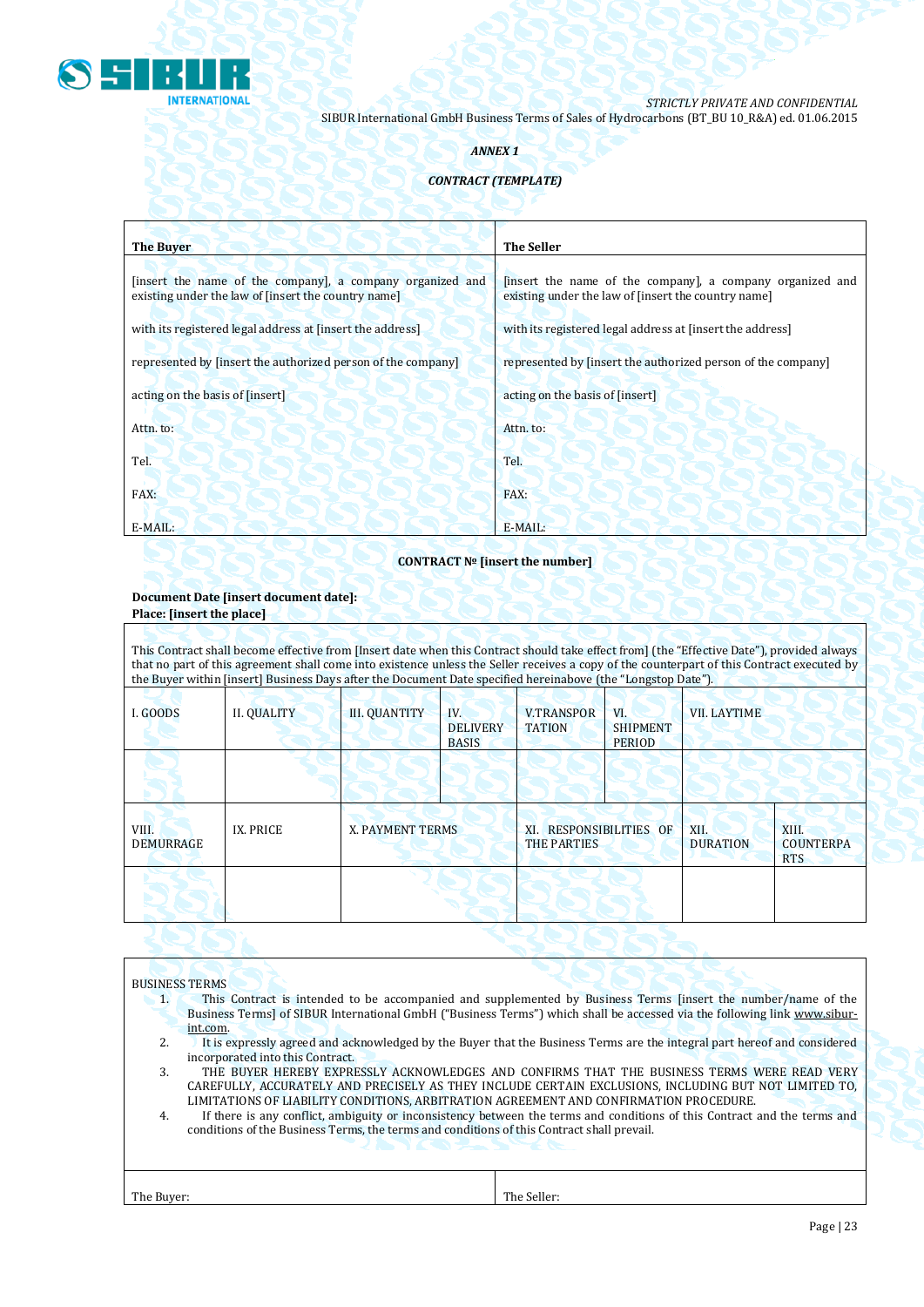

#### *ANNEX 2*

## *GUARANTEE (TEMPLATE)*

Signing Date: [ ] [ ]

*GUARANTEE*

THIS GUARANTEE (the "Guarantee") is made as a deed on the date written above (the "Signing Date")

BY:

 $\lceil$ , a company organised and existing under the laws of  $\lceil$ , with its office at  $\lceil$ , represented by,  $\lceil$ , acting on the basis of  $\lceil$ ("Guarantor"),

IN FAVOUR OF:

SIBUR International GmbH, a company organised and existing under the laws of Austria, with its registered legal address at Prinz-Eugen-Straße 8-10, A-1040 Vienna, Austria ("Seller", and, together with Guarantor, the "Parties", each being a "Party").

RECITALS:

WHEREAS, the Seller and [ ], a company organised and existing under the laws of [ ], with its registered legal address at [ ] (hereinafter referred to as the "Buyer"), entered into a Contract [ ] dated [ ] between the Seller, on the one hand and the Buyer, on the other hand (hereinafter referred to as the "Contract"); and

WHEREAS, the Guarantor has agreed to provide assurances for fulfilment of Buyer's payments and other obligations under and in connection with the Contract ;

NOW, THEREFORE, in consideration of the foregoing and for other good and valuable consideration, the receipt and sufficiency of which is hereby acknowledged, Guarantor hereby agrees as follows:

THIS GUARANTEE WITNESSETH as follows:

Guarantee. Guarantor hereby irrevocably, absolutely and unconditionally:

guarantees as primary obligor to Seller and not merely as surety only the full, complete and punctual performance by Buyer of all obligations, duties and undertakings of Buyer under the Contract, as may be amended or modified from time to time. Should Buyer fail to perform any of said obligations, Guarantor undertakes to and shall perform such obligations, or arrange performance thereof, in accordance with the terms of the Contract;

guarantees as aforesaid and without prejudice to the generality of the foregoing, the punctual payment by Buyer of any sums due by Buyer to Seller under or in respect of or pursuant to the Contract, as the Contract may be amended or modified from time to time, including (but not limited to) any claims or damages for breach thereof and together with any interest due thereon (collectively with the obligations referred to in paragraph (a) of this Clause, the "Guaranteed Obligations");

undertakes with Seller that whenever Buyer does not pay any amount when due under the Contract, Guarantor shall within [insert the period] business days after receiving a demand from Seller pay to Seller that amount as if it was the principal obligor. Should Guarantor default for any reason to pay the respective amount pursuant to Seller's request within the term specified above, Guarantor shall pay interest toSeller in the amount of one per cent (1%) of the outstanding unpaid amount per week;

indemnifies Seller immediately on demand against any costs, loss or liability suffered by Seller as a result of any Guaranteed Obligation being or becoming unenforceable, invalid or illegal. The amount of cost, loss or liability shall be equal to the amount which Seller would have been entitled to recover if such Guaranteed Obligations were enforceable, valid or illegal.

This Guarantee is a continuing guarantee and will extend to (i) the ultimate balance of sums payable by Buyer to Seller and/or (ii) the performance of the other Guaranteed Obligations by Buyer under the Contract, regardless of any intermediate payment or discharge in whole or in part.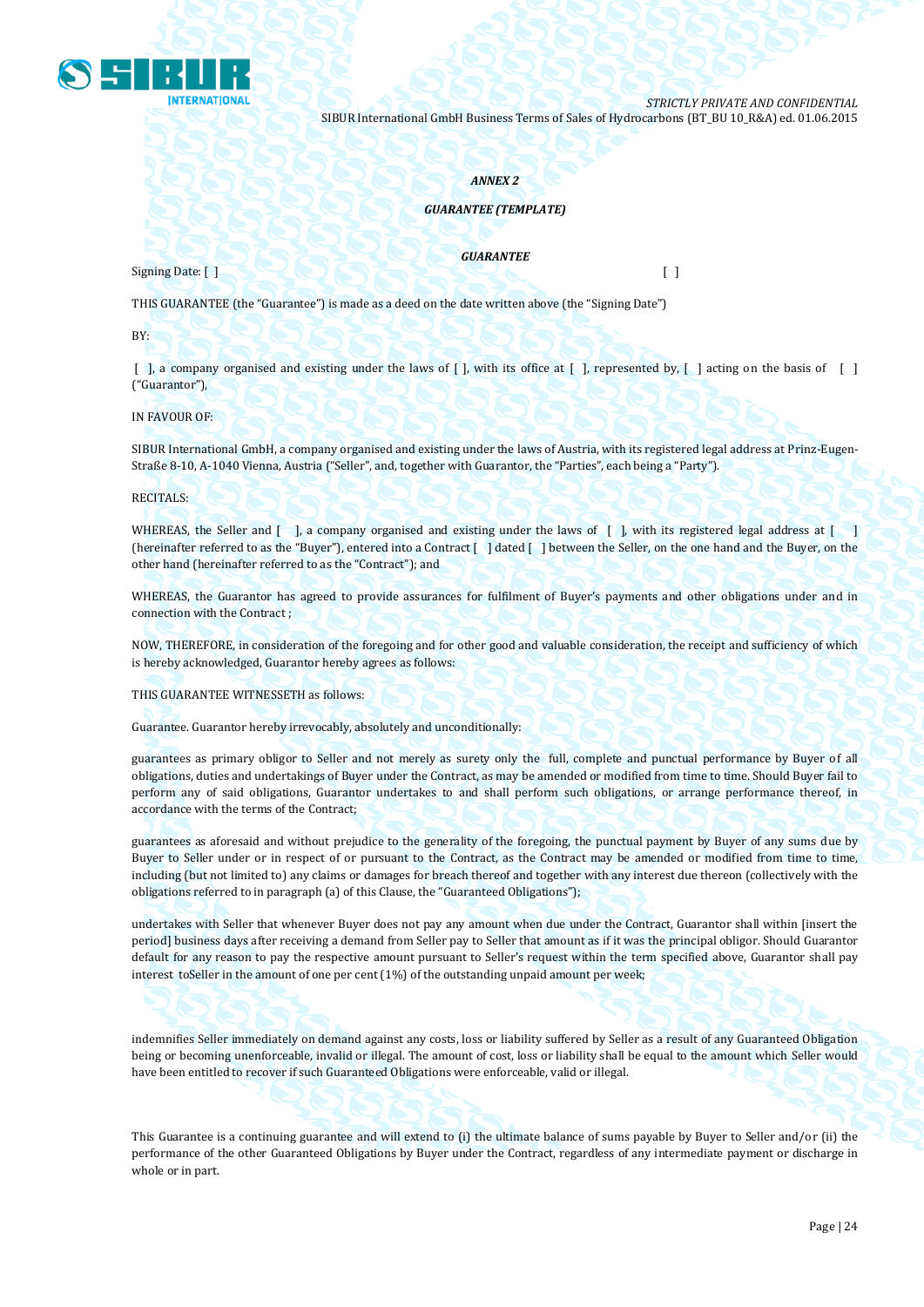

Guarantee Absolute. The obligations of Guarantor hereunder shall not be affected by any act, omission, matter or thing which but for this provision might operate to release or otherwise exonerate Guarantor from Guarantor's obligations hereunder in whole or in part. The liability of the Guarantor under this Guarantee shall be absolute and unconditional irrespective of:

any lack of validity or enforceability of or defect or deficiency in the Contract or any other documents executed in connection with the Contract;

any modification, extension or waiver of any terms of the Contract;

any change in the time, manner, terms or place of payment of or in any other term of, all or any of the Guaranteed Obligations, or any other amendment or waiver of or any consent to departure from any agreement or instrument executed in connection therewith;

any failure, omission, delay, waiver or refusal by Seller to exercise, in whole or in part, any right or remedy held by Seller with respect to the Contract or any transaction under the Contract;

any change in the existence, structure or ownership of Guarantor or Buyer, or insolvency, bankruptcy, reorganisation or other similar proceeding affecting Buyer or its assets;

any other circumstance that might otherwise constitute a discharge,postponement, reduction, non-provability or other similar circumstance affecting any obligation of Buyer under the Contract or of Guarantor on respect of this Guarantee, other than payment in full and/or performance (as the case may be) of the Guaranteed Obligations; or

Guarantor's lack of awareness or notice of any of the foregoing.

The obligations of Guarantor hereunder are several from Buyer or any other person or entity, and are primary obligations concerning which Guarantor is the principal obligor. There are no conditions precedent to the enforcement of this Guarantee, except as expressly contained herein.

Guarantor agrees and acknowledges that any decision of any arbitral tribunal appointed in accordance with the Contract and/or any court in respect of or in connection with the Contract or any agreement reached between Buyer and Seller shall be binding on Guarantor as a party to this Guarantee.

This Guarantee shall continue to be effective or be reinstated, as the case may be, if at any time any payment of any of Guaranteed Obligations are annulled, set aside, invalidated, declared to be fraudulent or preferential, rescinded or must otherwise be returned, refunded or repaid by the Seller upon the insolvency, bankruptcy, dissolution, liquidation or reorganization of Buyer or any other guarantor, or upon or as a result of the appointment of an administrator, provisional liquidator, receiver, intervener or conservator of, or trustee or similar officer for, Buyer or any other guarantor or any substantial part of its property or otherwise, all as though such payment or payments had not been made.

Waiver. Guarantor hereby waives its right to be discharged by, or have a claim against Seller in respect of any amendment or supplement being made to the Contract and/or this Guarantee and agrees that this Guarantee shall not in any way be adversely affected or impaired by any time, indulgence, waiver, consent or any other concession granted to Buyer r and/or the Guarantor.

The Guarantor undertakes to Seller that Guarantor has not taken and will not take any security from Seller in respect of Guarantor's obligations hereunder. Any security taken by Guarantor in breach of this provision and all monies at any time received in respect thereof shall be held in trust for Seller as security for the obligations of Guarantor hereunder. Guarantor waives any defence or right arising by reason of any disability or lack of authority or power of Seller and shall remain liable hereunder if Seller, Buyer or any other party shall not be liable under the Contract for such reason.

Expenses. Guarantor agrees to pay on demand any reasonable costs, including reasonable legal fees, and other documented expenses incurred by Seller in enforcing Guarantor's payment obligations under this Guarantee.

Notices. All demands, notices and other communications provided for hereunder shall, unless otherwise specifically provided herein, be in English in writing and shall be addressed and delivered in person or by Federal Express, DHL (or other recognized international courier service requiring signature upon receipt) or by facsimile or email (as evidenced by a paper copy of such email) to the party receiving the notice at the address set forth below or at such address as may be designated by written notice, from time to time, to the other party. Such demands, notices and other communications shall be deemed effective upon receipt or, in the case of facsimile or email or other means of telecommunication, upon written confirmation of receipt by the other Party (such confirmation to be transmitted in person, by email or international courier as provided above). For purposes of notice, the addresses of the Parties shall be as follows: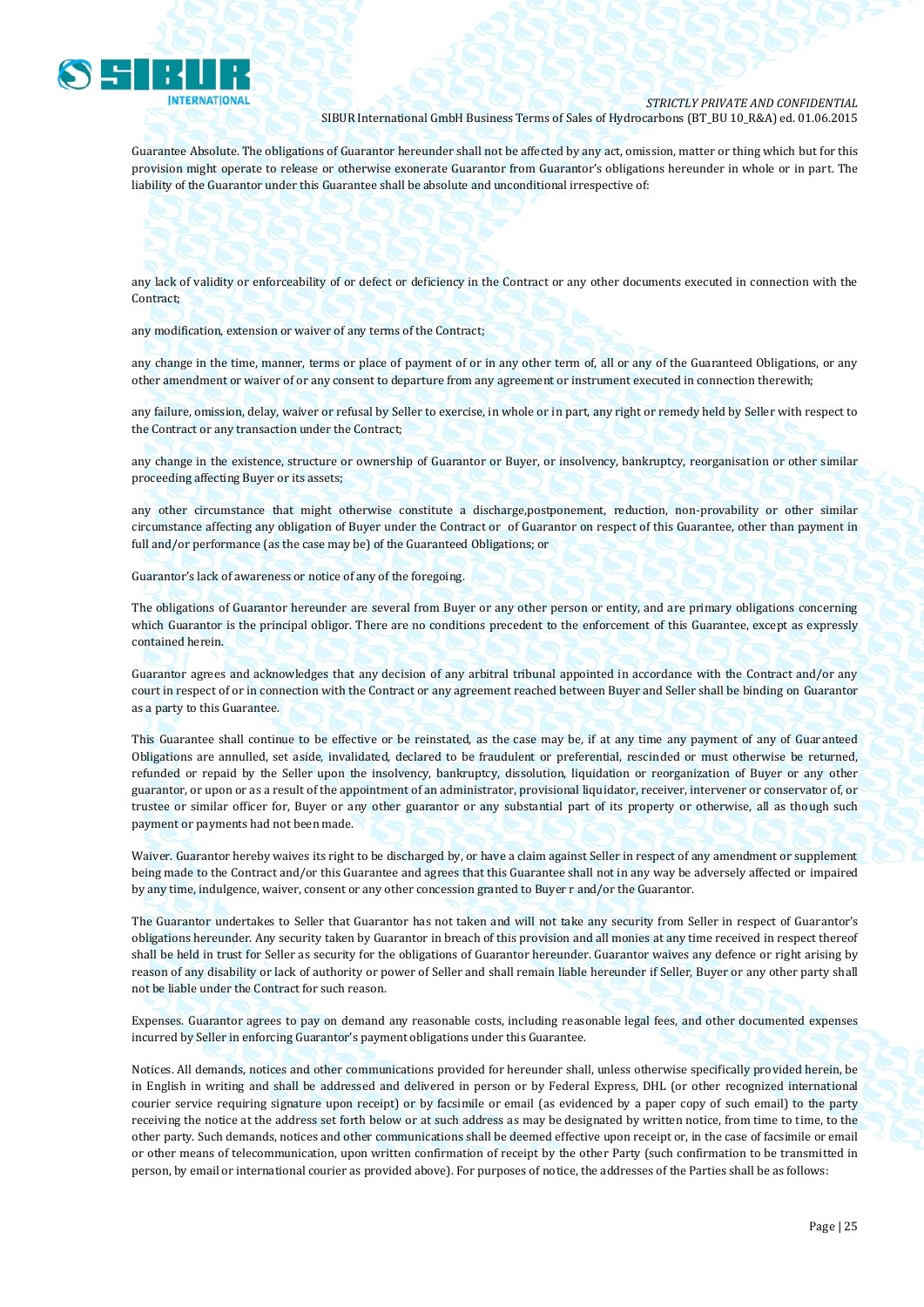

If to the Seller:

For the attention of: [insert] Address: [insert] Facsimile no.: [insert]

Email: [insert]

If to the Guarantor:

For the attention of: [insert]

Address: [insert]

Facsimile no.: [insert]

Email: [insert]

Demand and Payment. Any demand by Seller for performance hereunder shall be in writing and delivered to Guarantor pursuant to Clause 5 hereof, and shall (a) reference this Guarantee, (b) specifically identify Buyer and the Guaranteed Obligations to be paid and/or performed (as the case may be) and (c) set forth payment instructions in respect of any amount or amounts payable to Seller. There are no other requirements of notice, presentment or demand other than stated in this Guarantee.

Any payment to be made hereunder by Guarantor shall be made without set off or counterclaim save as hereinbefore provided and shall be made free and clear of, and without deduction for or on account of, any present or future taxes, duties, charges, fees, deductions or withholdings of any nature whatsoever and by whomsoever imposed.

Assignment; Successors and Assigns. The provisions of this Guarantee shall be binding on and inure to the benefit of Seller and its respective successors and permitted assigns. None of the Parties may assign its rights and/or delegate its obligations under this Guarantee to any third party without the other Parties' prior written consent, except that the Seller may assign this Guarantee to a third party without such consent and the assignee becomes the beneficiary of the right to require the performance of Guaranteed Obligations ("Permitted Assignment"). Guarantor acknowledges that if this Guarantee is assigned by Seller in connection with a Permitted Assignment, then this Guarantee shall continue in full and effect and Guarantor shall continue to guarantee the performance of Guaranteed Obligations to Seller's assignee on the terms of this Guarantee and, if requested by Seller, shall enter into a guarantee on the same terms as this Guarantee directly with Seller's assignee. Guarantor also acknowledges that if the Contract is assigned by Buyer in

accordance with the provisions of the Contract, then this Guarantee shall continue in full force and effect and Guarantor shall continue to guarantee the performance of Guaranteed Obligations in accordance with the Contract by Buyer's assignee on the terms of this Guarantee.

Applicable law and Arbitration. This Guarantee, andany non-contractual obligations arising out of or in connection with this Guarantee, shall be governed by and construed in accordance with the laws of England and Wales notwithstanding the choice of law rules of any jurisdiction and determined without reference to the principles of conflicts of laws. Any dispute arising out of or in connection with this Guarantee, including any question regarding its existence, validity or termination, shall be referred to and finally resolved by arbitration under the London Court of International Arbitration (LCIA) Rules, which Rules are deemed to be incorporated by reference into this Clause.

The number of arbitrators shall be three. Each Party shall nominate one arbitrator and the two appointed arbitrators shall appoint a third arbitrator who shall serve as the chairman of the arbitration tribunal. Unless otherwise agreed by the Parties, all arbitrators shall be fluent in English and have experience in acting as an arbitrator.

The seat, or legal place, of arbitration shall be London, England.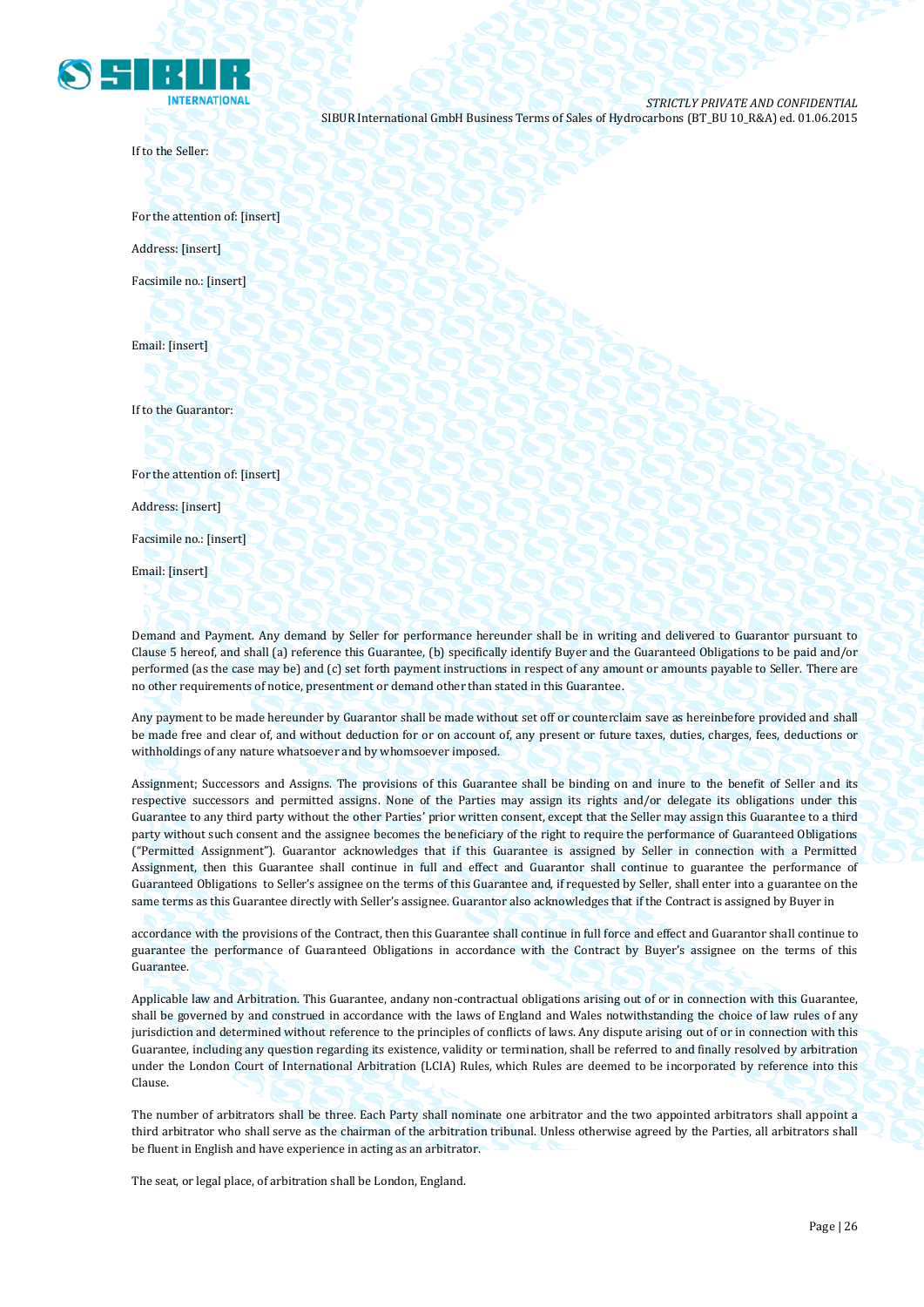

The language to be used in the arbitral proceedings shall be English.

The Parties undertake to keep confidential all awards in any arbitration, together with all materials in the proceedings created for the purpose of the arbitration and all other documents produced by another party in the proceedings not otherwise in the public domain save and to the extent that disclosure may be required of a party by legal duty, to protect or pursue a legal right or to enforce or challenge an award in bona fide legal proceedings before a state court or other judicial authority.

By agreeing to arbitration in accordance with this Clause, the Parties agree that no competent court in any relevant jurisdiction will have the power to issue a pre-arbitral injunction, pre-arbitral attachment or other order in aid of the arbitration proceedings or the enforcement of any award.

Parties shall submit documents in English. Documents submitted in a language other than English shall be translated into English at the expense of the Party submitting the documents. Each Party shall have the right, at its sole cost and expense, to have an interpreter attend the arbitration hearings if it so chooses.

No Waiver; Remedies. No failure on the part of a Party to exercise, and no delay in exercising, any right hereunder shall operate as a waiver thereof, nor shall any single or partial exercise of any right hereunder preclude any other of further exercise thereof o the exercise of any other right. The remedies herein provided are cumulative and not exclusive of any remedies provided by the applicable law.

Validity. This Guarantee shall be deemed effective for all purposes as of the Signing Date . Except for any claim notified before the expiry date, this Guarantee and Guarantor's liability to Seller hereunder shall continue and remain in full force and effect until the date on which all the guaranteed sums have been paid in full and all of Buyer's obligations under the Contract have been performed in full.

Until Guarantor's liability to Seller expires pursuant to this Guarantee, Guarantor shall not enter into any transaction which would make this Guarantee unenforceable, delay its enforcement or have an adverse effect on its enforceability, including without limitation any agreement which prohibits Guarantor from performing its obligations hereunder, without Seller's prior written consent to such transaction that specifically references to this Clause 10.

Amendments. A written Amendment executed solely by Guarantor may extend the termination date of this Guarantee. No other amendment of this Guarantee shall be effective unless in writing and signed by Guarantor and Seller. Neither waiver of any provision of this Guarantee nor consent to any departure by either Party from the terms hereof shall in any event be effective unless such waiver shall be in writing and signed by other Party. Any such waiver shall be effective inly in the specific instance and for specific purpose for which it was given.

Severability. Each provision of this Guarantee is severable and distinct from the others. Seller and Guarantor intend that every such provision shall be and remain valid and enforceable to the fullest extent permitted by applicable law. If any such provision is or at any time becomes to any extent invalid, illegal or unenforceable under any enactment of rule of applicable law, it shall to that extent be deemed not to form part of this Guarantee but (except to that extent in the case of that provision) it and other provisions of this Guarantee shall continue in full force and effect and their validity, legality and enforceability shall not be thereby affected or impaired.

Headings, References and Usage of Terms. This Guarantee is executed in the English language. All capitalised terms used, but not defined, in this Guarantee but defined in the Contract shall have the respective meanings set forth in the Contract. In this Guarantee, the singular shall include the plural and vice versa . The terms "herein" and "hereunder" and similar terms shall be interpreted to refer to this entire Guarantee.

The Guarantor's warranties and representations. The Guarantor warrants and represents that:

The Guarantor is a company duly organised, validly existing and in good standing under the laws of the country of its incorporation. The Guarantor has all requisite corporate power and authority to carry on its business as presently conducted and as proposed to be conducted. Guarantor is duly qualified to transact business and is in good standing in each jurisdiction in which it operates it business;

All corporate action required to be taken by Guarantor in order to authorise Guarantor to enter into this Guarantee, and to perform its obligations hereunder, has been taken. All action on the part of the officers of Guarantor necessary for the execution and delivery of this Guarantee, the performance of all obligations of Guarantor under this Guarantee have been taken. This Guarantee, when executed and delivered by Guarantor, shall constitute valid and legally binding obligations of Guarantor, enforceable against the Guarantor in accordance with its terms;

No consent, approval, order or authorisation of, or registration, qualification, designation, declaration or filing with, any federal, state or local governmental authority is required on the part of Guarantor in connection with execution, delivery or performance of this Guarantee;